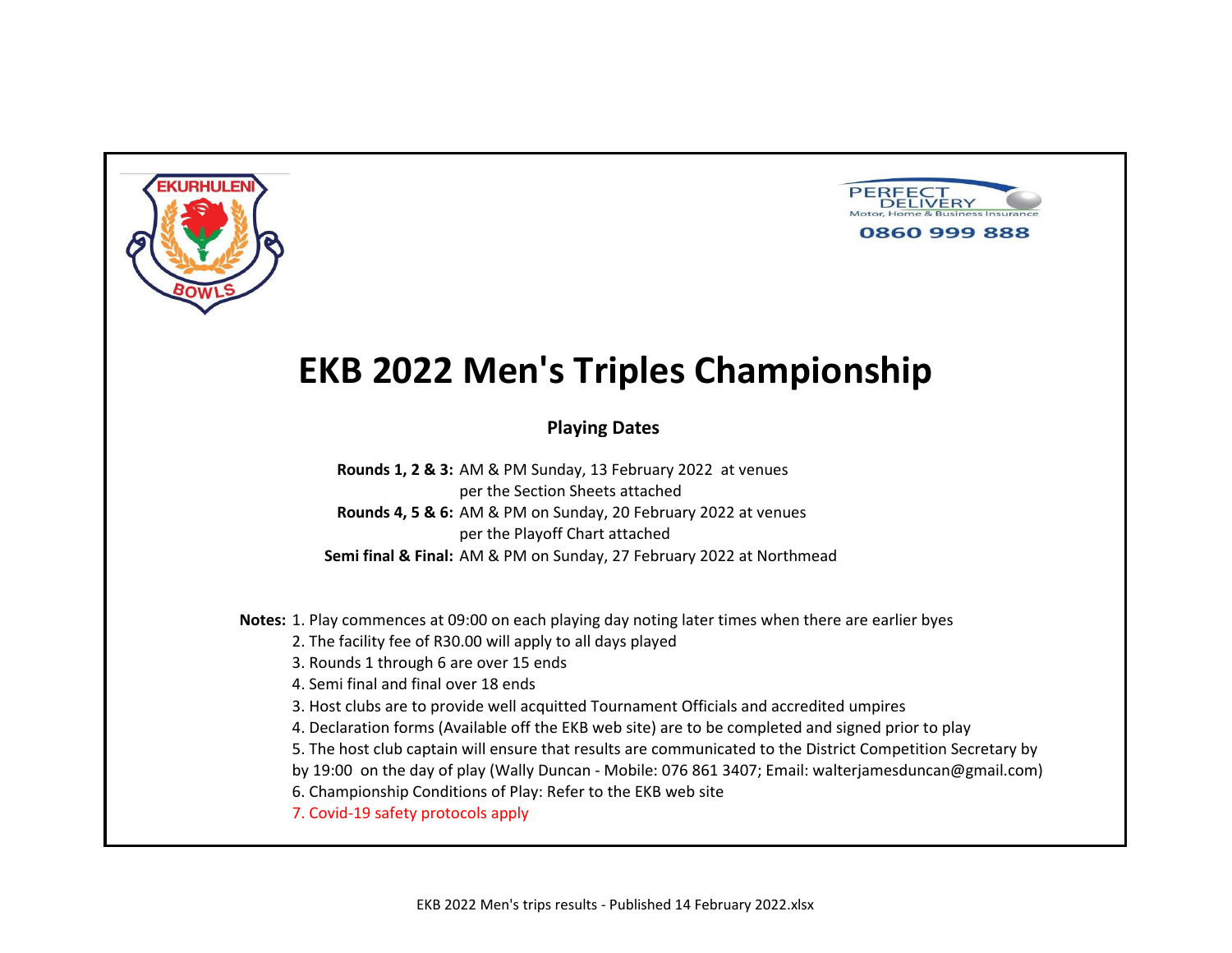



| BOWLS                    | <b>Section: 1</b> |      |                         |                 |                |                |      |                                    |         |        |                |      |                           |         |             | <b>Venue: Benoni CC</b> |      |                     |                 |                |
|--------------------------|-------------------|------|-------------------------|-----------------|----------------|----------------|------|------------------------------------|---------|--------|----------------|------|---------------------------|---------|-------------|-------------------------|------|---------------------|-----------------|----------------|
|                          |                   |      | Stipanou, T (7303)      |                 |                |                |      | <b>Waters, S (47064)</b>           |         |        |                |      | Wiese, F (66302)          |         |             |                         |      | Gibbons, H (34484)  |                 |                |
|                          |                   |      | Duigan, A (10089)       |                 |                |                |      | Burns, R (33680)                   |         |        |                |      | <b>Struwig, F (63178)</b> |         |             |                         |      | Lennox, M (68649)   |                 |                |
|                          |                   |      | Beatty, R (55673)       |                 |                |                |      | <b>Waters, A (600953)</b>          |         |        |                |      | Coetzee, M (67861)        |         |             |                         |      | Hunt, M (63266)     |                 |                |
|                          |                   |      | <b>Avion Park</b>       |                 |                |                |      | <b>Edenvale</b>                    |         |        |                |      | <b>Alberton</b>           |         |             |                         |      | <b>Kempton Park</b> |                 |                |
|                          | 1                 |      | <b>Shots</b>            |                 |                | $\mathbf{2}$   |      | <b>Shots</b>                       |         |        | 3              |      | <b>Shots</b>              |         |             | 4                       |      | <b>Shots</b>        |                 |                |
| Date & times             | Opp.              | Rink | $\overline{\mathbf{e}}$ | Against         | Points         | Opp.           | Rink | $\bf \bar{e}$                      | Against | Points | Opp.           | Rink | $\bf \bar{e}$             | Against | Points      | Opp.                    | Rink | $\bf \bar{p}$       | Against         | Points         |
| RD 1: 13 Feb 2022; 09:00 | $\mathbf{2}$      | 1    | 16                      | 61              | $\overline{2}$ | 1              |      | 61                                 | 16      | 0      | 4              | 6    | 10                        | 22      | $\mathbf 0$ | 3                       | 6    | 22                  | 10 <sup>1</sup> | $\overline{2}$ |
| RD 2: 13 Feb 2022; 11:30 | 3                 | 2    | 8                       | 18              | 01             | 4              | 5    | 9                                  | 14      | 0      | 1              | 2    | 18                        | 8       |             |                         | 5,   | 14                  | 9               | $\overline{2}$ |
| RD 3: 13 Feb 2022; 14:15 |                   |      | 9                       | 16              | 01             | 31             | 4    | 15                                 |         |        | 2              | 4    | 7                         | 15      | 0           |                         | 3    | 16                  | 9               | $\overline{c}$ |
|                          | $\overline{2}$    |      |                         | 30 <sub>1</sub> | 37             | $\overline{2}$ |      |                                    | 35      | 45     | $\overline{2}$ |      |                           | 52      | 28          | $6 \overline{6}$        |      |                     |                 |                |
|                          |                   |      | Shot Diff.              | $-7$            |                |                |      | Shot Diff.                         | $-7$    |        |                |      | Shot Diff.                | $-10$   |             |                         |      | Shot Diff.          | 24              |                |
|                          |                   |      | Shot %                  | 0,83            |                |                |      | Shot % 0,81                        |         |        |                |      | Shot %                    | 0,78    |             |                         |      | Shot % 1,86         |                 |                |
|                          |                   |      |                         |                 |                |                |      | Section winner: Gibbons, H (34484) |         |        |                |      |                           |         |             |                         |      |                     |                 |                |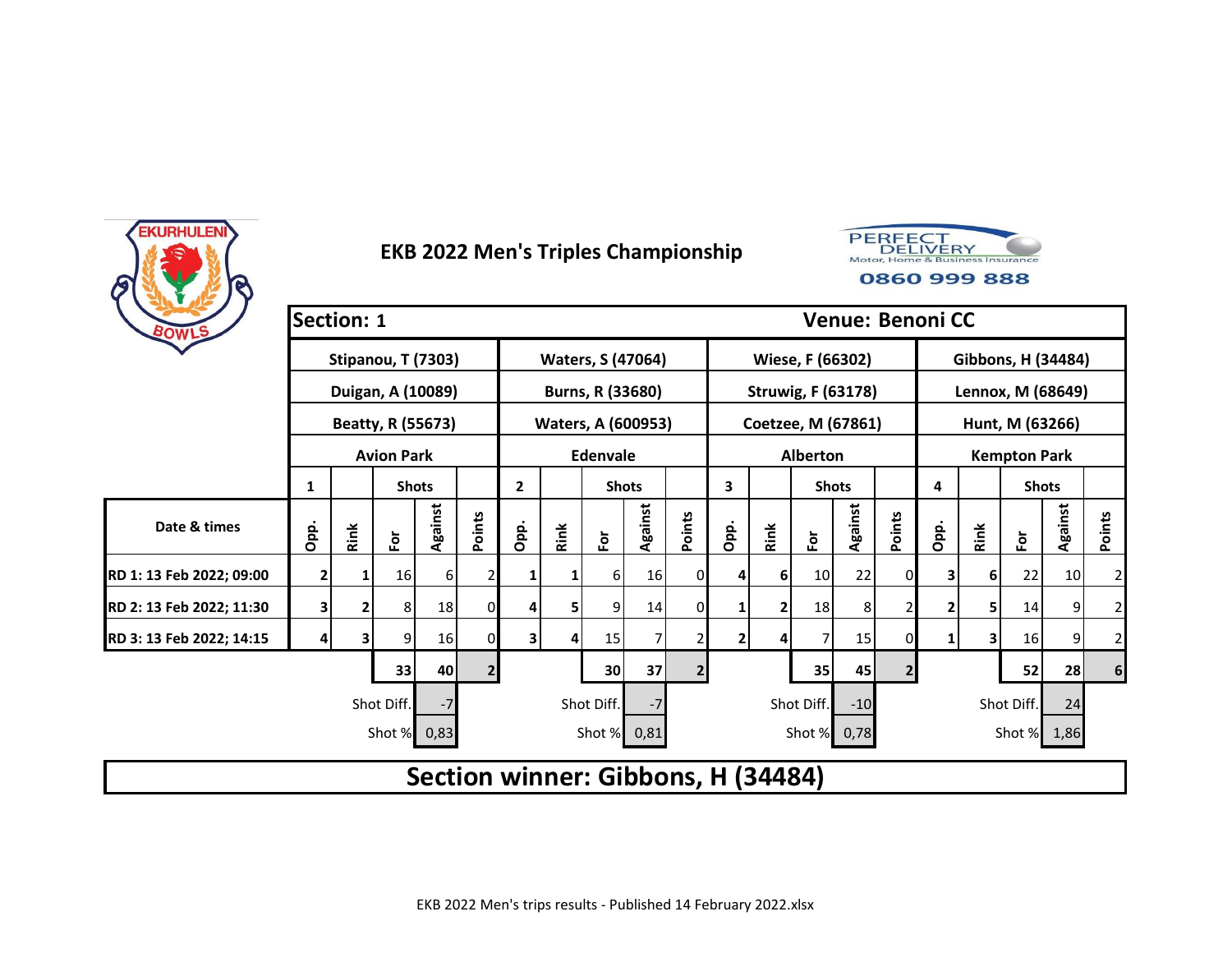



| BOWLS                    | <b>Section: 2</b> |      |                         |                  |              |                                     |                |                        |         |                |              |          |                            |         |                | <b>Venue: Benoni CC</b> |      |                            |         |                |
|--------------------------|-------------------|------|-------------------------|------------------|--------------|-------------------------------------|----------------|------------------------|---------|----------------|--------------|----------|----------------------------|---------|----------------|-------------------------|------|----------------------------|---------|----------------|
|                          |                   |      |                         | Lakin, M (64663) |              |                                     |                | Walton, O (52738)      |         |                |              |          | <b>Williams, M (68588)</b> |         |                |                         |      | <b>Marshall, A (10282)</b> |         |                |
|                          |                   |      | Uren, K (67281)         |                  |              |                                     |                | Summersgill, C (56322) |         |                |              |          | Martindale, A (70948)      |         |                |                         |      | Field, S (11058)           |         |                |
|                          |                   |      | Jacobs, J (48116)       |                  |              |                                     |                | Heim, R (66999)        |         |                |              |          | Haynes, N (520018)         |         |                |                         |      | Johnstone, J (11066)       |         |                |
|                          |                   |      | <b>Benoni</b>           |                  |              |                                     |                | <b>Atlas</b>           |         |                |              |          | <b>Benoni CC</b>           |         |                |                         |      | Kleinfontein               |         |                |
|                          | 1                 |      | <b>Shots</b>            |                  |              | $\mathbf{2}$                        |                | <b>Shots</b>           |         |                | 3            |          | <b>Shots</b>               |         |                | 4                       |      | <b>Shots</b>               |         |                |
| Date & times             | Opp.              | Rink | $\overline{\mathbf{e}}$ | Against          | Points       | Opp.                                | Rink           | $\bf \bar{e}$          | Against | Points         | Opp.         | Rink     | $\mathbf{\tilde{e}}$       | Against | Points         | Opp.                    | Rink | $\mathbf{\tilde{e}}$       | Against | Points         |
| RD 1: 13 Feb 2022; 09:00 | 2                 |      | 8                       | 16               | 01           |                                     |                | 16                     | 8       |                |              | 5        | 11                         | 11      |                |                         | 5    | 11                         | 11      | $\mathbf{1}$   |
| RD 2: 13 Feb 2022; 11:30 | 3                 | 3    | 15                      | 12               | 2            | 4                                   |                |                        | 20      | 0              |              | 3        | 12                         | 15      | $\Omega$       |                         | 4    | 20                         | 7       | $\overline{2}$ |
| RD 3: 13 Feb 2022; 14:15 | 4                 |      | 8                       | 19               | 0            | $\overline{\mathbf{3}}$             | 6 <sup>1</sup> | 13                     | 20      |                | $\mathbf{2}$ | $6 \mid$ | 20                         | 13      | 2              |                         |      | 19                         | 8       | $\mathbf{2}$   |
|                          |                   |      | 31                      | 47               | $\mathbf{2}$ |                                     |                | 36                     | 48      | $\overline{2}$ |              |          | 43                         | 39      | $\overline{3}$ |                         |      | 50                         | 26      | 5 <sub>l</sub> |
|                          |                   |      | Shot Diff.              | $-16$            |              |                                     |                | Shot Diff.             | $-12$   |                |              |          | Shot Diff.                 |         |                |                         |      | Shot Diff.                 | 24      |                |
|                          |                   |      | Shot %                  | 0,66             |              |                                     |                | Shot % 0,75            |         |                |              |          | Shot % 1,10                |         |                |                         |      | Shot % 1,92                |         |                |
|                          |                   |      |                         |                  |              | Section winner: Marshall, A (10282) |                |                        |         |                |              |          |                            |         |                |                         |      |                            |         |                |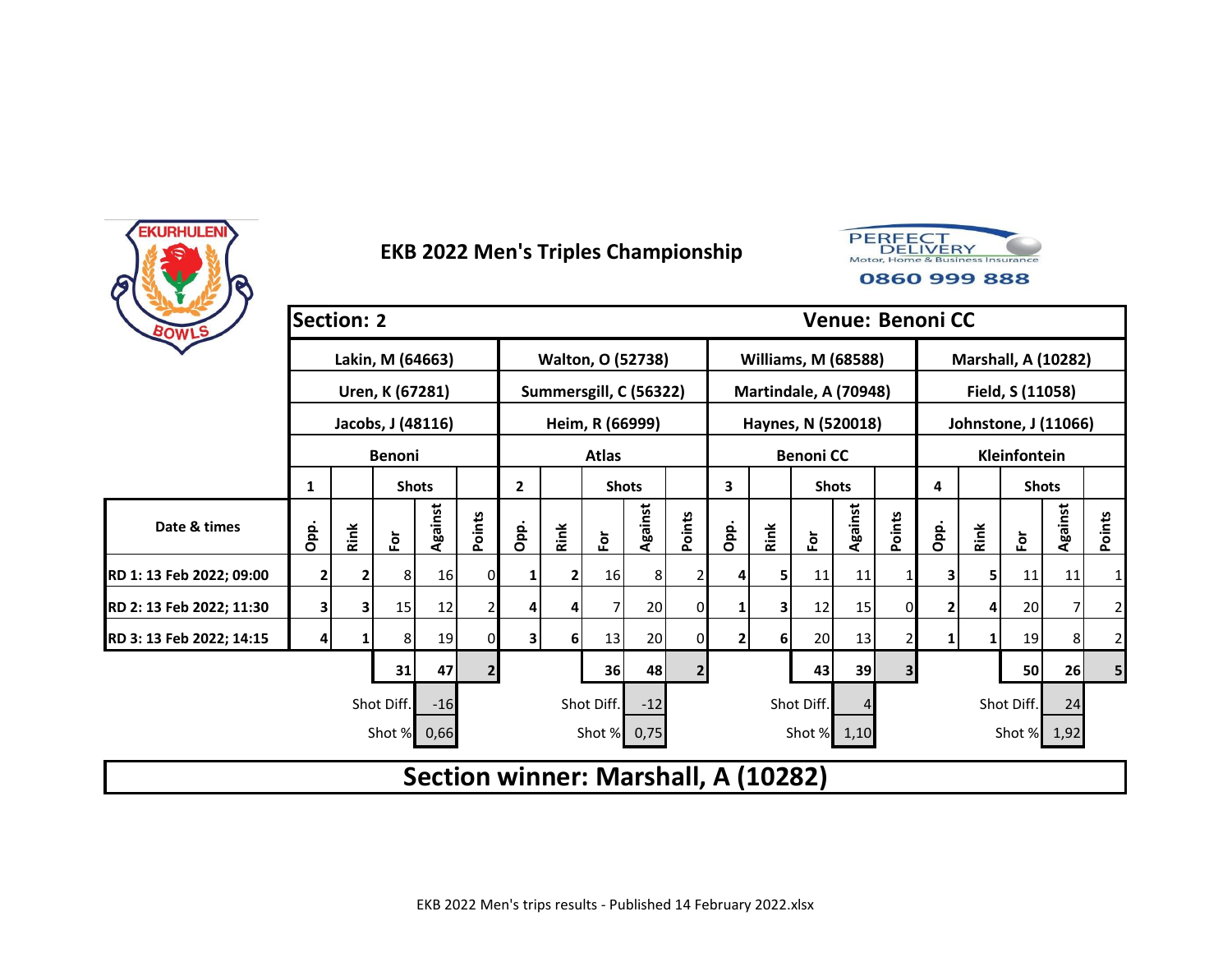



|                          | <b>Section: 3</b> |      |                           |         |        |                                  |      |                     |                 |          |                |      |                            |                 |        | <b>Venue: Benoni CC</b> |              |                 |                    |              |
|--------------------------|-------------------|------|---------------------------|---------|--------|----------------------------------|------|---------------------|-----------------|----------|----------------|------|----------------------------|-----------------|--------|-------------------------|--------------|-----------------|--------------------|--------------|
| BOWLS                    |                   |      | Ruddle, K (45068)         |         |        |                                  |      | O'Connor, M (56219) |                 |          |                |      | Botha, N (46845)           |                 |        |                         |              | McArdle, J (4)  |                    |              |
|                          |                   |      | van Staden, S (57186)     |         |        |                                  |      | Luppnow, R (53597)  |                 |          |                |      | Kruger, R (66450)          |                 |        |                         |              | Hall, C (10321) |                    |              |
|                          |                   |      | Brown, A (53601)          |         |        |                                  |      | Smit, D (69034)     |                 |          |                |      | <b>Gardiner, G (50156)</b> |                 |        |                         |              |                 | Thompson, A (9598) |              |
|                          |                   |      | <b>Delville Germiston</b> |         |        |                                  |      | <b>Avion Park</b>   |                 |          |                |      | <b>Edenvale</b>            |                 |        |                         |              | <b>Alberton</b> |                    |              |
|                          | 1                 |      | <b>Shots</b>              |         |        | $\mathbf{2}$                     |      | <b>Shots</b>        |                 |          | 3              |      | <b>Shots</b>               |                 |        | 4                       |              | <b>Shots</b>    |                    |              |
| Date & times             | Opp.              | Rink | $\tilde{\mathbf{c}}$      | Against | Points | Opp.                             | Rink | For                 | Against         | Points   | Opp.           | Rink | ۱ō                         | Against         | Points | Opp.                    | Rink         | $\bf \bar{e}$   | Against            | Points       |
| RD 1: 13 Feb 2022; 09:00 | 2                 |      | 7                         | 15      | 0      | 1                                |      | 15                  | 7               |          | 4              | 4    | 21                         | 10 <sub>l</sub> |        | 3                       | 4            | 10 <sup>1</sup> | 21                 | 0            |
| RD 2: 13 Feb 2022; 11:30 | 3                 |      | 10                        | 17      | 0      | 4                                | 6    | 32                  | 5               |          | 1              | 1    | 17                         | 10              |        | $\mathbf{2}$            | 6            | 5               | 32                 | $\mathbf 0$  |
| RD 3: 13 Feb 2022; 14:15 |                   |      | 10                        | 10      |        | 3                                | 51   | 10                  | 18              | $\Omega$ | $\overline{2}$ | 5    | 18                         | 10              |        | $\mathbf{1}$            | $\mathbf{2}$ | 10              | 10                 | $\mathbf 1$  |
|                          |                   |      | 27                        | 42      |        |                                  |      | 57                  | 30 <sup>°</sup> | 4        |                |      | 56                         | 30              | 6      |                         |              | 25              | 63                 | $\mathbf{1}$ |
|                          |                   |      | Shot Diff.                | $-15$   |        |                                  |      | Shot Diff.          | 27              |          |                |      | Shot Diff.                 | 26              |        |                         |              | Shot Diff.      | $-38$              |              |
|                          |                   |      | Shot %                    | 0,64    |        |                                  |      | Shot % 1,90         |                 |          |                |      | Shot % 1,87                |                 |        |                         |              | Shot % 0,40     |                    |              |
|                          |                   |      |                           |         |        | Section winner: Botha, N (46845) |      |                     |                 |          |                |      |                            |                 |        |                         |              |                 |                    |              |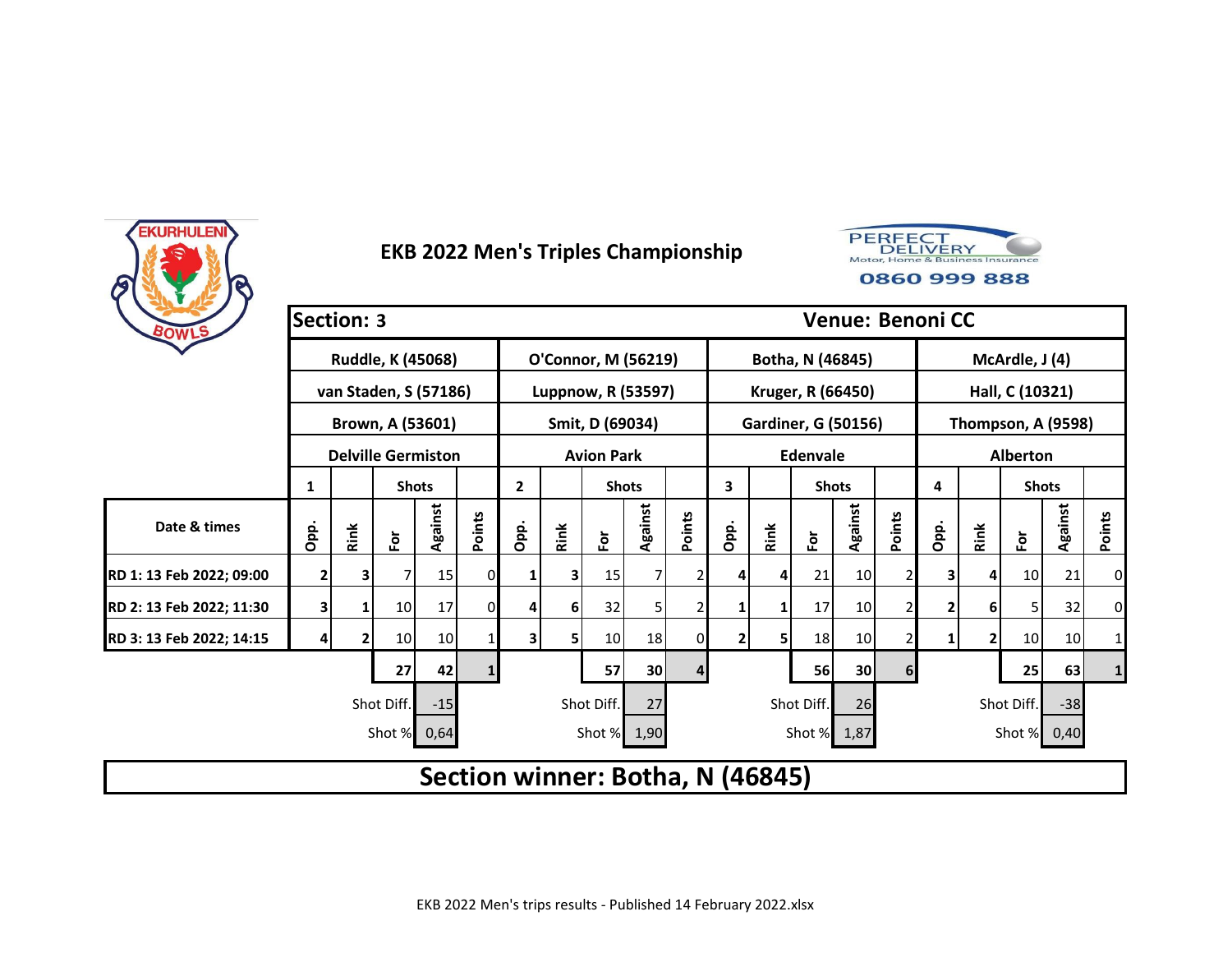



| BOWLS                    | <b>Section: 4</b> |      |                 |                    |              |                                    |      |                            |         |                |      |      |                           |         | <b>Venue: Boksburg</b> |      |                            |                     |             |              |
|--------------------------|-------------------|------|-----------------|--------------------|--------------|------------------------------------|------|----------------------------|---------|----------------|------|------|---------------------------|---------|------------------------|------|----------------------------|---------------------|-------------|--------------|
|                          |                   |      |                 | Sloane, G (10665)  |              |                                    |      | Walsh, T (47456)           |         |                |      |      | <b>Collard, S (34567)</b> |         |                        |      | <b>Fortmann, G (54518)</b> |                     |             |              |
|                          |                   |      |                 | Coetzer, H (10601) |              |                                    |      | <b>Thompson, M (49932)</b> |         |                |      |      | Visser, M (50740)         |         |                        |      | Ciorovich, R (59488)       |                     |             |              |
|                          |                   |      |                 | Nevett, M (65660)  |              |                                    |      | Perry, D (70952)           |         |                |      |      | Hattingh, I (11597)       |         |                        |      | <b>Clifford, P (57055)</b> |                     |             |              |
|                          |                   |      | <b>Boksburg</b> |                    |              |                                    |      | <b>Benoni CC</b>           |         |                |      |      | <b>Springs Town</b>       |         |                        |      |                            | <b>Brackenhurst</b> |             |              |
|                          | 1                 |      |                 | <b>Shots</b>       |              | $\mathbf{2}$                       |      | <b>Shots</b>               |         |                | 3    |      | <b>Shots</b>              |         |                        | 4    |                            | <b>Shots</b>        |             |              |
| Date & times             | Opp.              | Rink | $\bf \bar{e}$   | Against            | Points       | Opp.                               | Rink | $\bf \bar{e}$              | Against | Points         | Opp. | Rink | Èŏ                        | Against | Points                 | Opp. | Rink                       | ĔŌ                  | Against     | Points       |
| RD 1: 13 Feb 2022; 09:00 | 2                 |      | 15              | 18                 | 0            |                                    |      | 18                         | 15      |                | 4    | 6    | 16                        | 12      |                        | 31   | 6 <sup>1</sup>             | 12                  | 16          | $\mathbf{0}$ |
| RD 2: 13 Feb 2022; 11:30 | 3                 | 2    | 6               | 13                 | 01           | 4                                  | 5    | 11                         | 16      | $\overline{0}$ | 1    | 2    | 13                        | 6       |                        | 2    | 5                          | 16                  | 11          | $\mathbf{2}$ |
| RD 3: 13 Feb 2022; 14:15 | 4                 | 3    | 8               | 19                 | 0            | 3                                  | 4    | 12                         | 16      | 0l             | 2    | 4    | 16                        | 12      |                        | 1    | 3                          | 19                  | 8           | $\mathbf{2}$ |
|                          |                   |      | 29              | 50                 | $\mathbf{0}$ |                                    |      | 41                         | 47      | $\overline{2}$ |      |      | 45                        | 30      | 6 <sup>1</sup>         |      |                            | 47                  | 35          | 4            |
|                          |                   |      | Shot Diff.      | $-21$              |              |                                    |      | Shot Diff.                 | $-6$    |                |      |      | Shot Diff.                | 15      |                        |      |                            | Shot Diff.          | 12          |              |
|                          |                   |      | Shot %          | 0,58               |              |                                    |      | Shot % 0,87                |         |                |      |      | Shot % 1,50               |         |                        |      |                            |                     | Shot % 1,34 |              |
|                          |                   |      |                 |                    |              | Section winner: Collard, S (34567) |      |                            |         |                |      |      |                           |         |                        |      |                            |                     |             |              |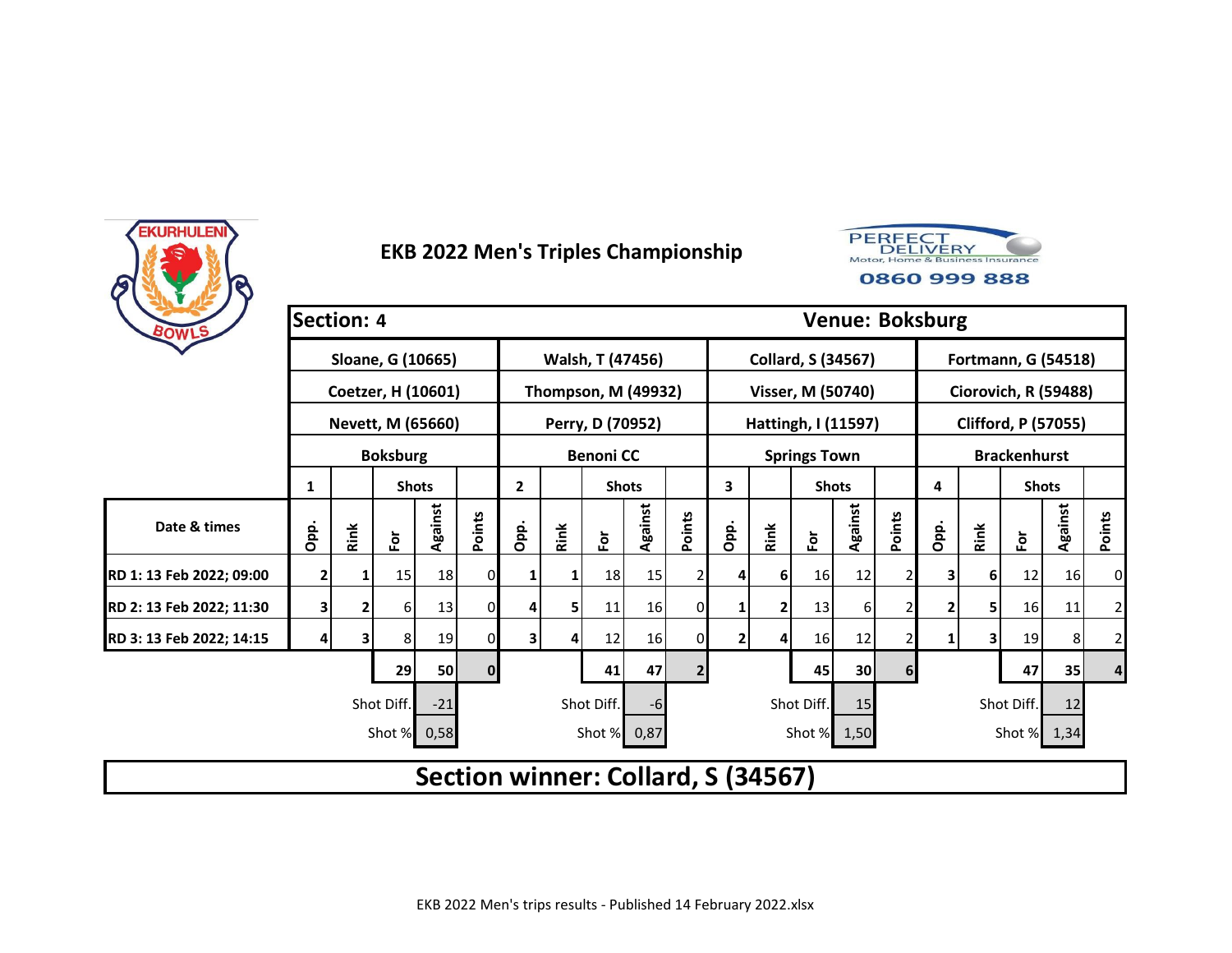



| BOWLS                    | <b>Section: 5</b> |      |                   |                      |        |                                      |                |                             |         |                |              |          |                      |         |                | <b>Venue: Boksburg</b> |      |                          |         |                |
|--------------------------|-------------------|------|-------------------|----------------------|--------|--------------------------------------|----------------|-----------------------------|---------|----------------|--------------|----------|----------------------|---------|----------------|------------------------|------|--------------------------|---------|----------------|
|                          |                   |      |                   | Rees-Gibbs, G (9996) |        |                                      |                | <b>Stevens, E (9894)</b>    |         |                |              |          | Cloete, W (9503)     |         |                |                        |      | <b>Fourie, G (54052)</b> |         |                |
|                          |                   |      | James, J (9633)   |                      |        |                                      |                | <b>Marshall, D (65892)</b>  |         |                |              |          | Picota, M (59631)    |         |                |                        |      | van der Merwe, A (49109) |         |                |
|                          |                   |      |                   | Burger, J (27681)    |        |                                      |                | <b>Cockerell, A (68160)</b> |         |                |              |          | Smith, E (45903)     |         |                |                        |      | Kay, C (66649)           |         |                |
|                          |                   |      | <b>Avion Park</b> |                      |        |                                      |                | Edenvale                    |         |                |              |          | <b>Alberton</b>      |         |                |                        |      | <b>Kempton Park</b>      |         |                |
|                          | 1                 |      | <b>Shots</b>      |                      |        | $\mathbf{2}$                         |                | <b>Shots</b>                |         |                | 3            |          | <b>Shots</b>         |         |                | 4                      |      | <b>Shots</b>             |         |                |
| Date & times             | Opp.              | Rink | For               | Against              | Points | Opp.                                 | Rink           | For                         | Against | Points         | Opp.         | Rink     | $\mathbf{\tilde{e}}$ | Against | Points         | Opp.                   | Rink | $\mathbf{\tilde{e}}$     | Against | Points         |
| RD 1: 13 Feb 2022; 09:00 | 2                 |      | 15                | 13                   | 2      |                                      |                | 13                          | 15      | 0              |              | 5        | 17                   | 16      |                |                        | 5    | 16                       | 17      | $\overline{0}$ |
| RD 2: 13 Feb 2022; 11:30 | 3                 | 3    | 15                | 11                   | 2      | 4                                    | 4              | 10                          | 17      | 0              |              | 3        | 11                   | 15      | $\overline{0}$ |                        | 4    | 17                       | 10      | $\overline{2}$ |
| RD 3: 13 Feb 2022; 14:15 | 4                 |      | 18                | 7                    |        | 3                                    | 6 <sup>1</sup> | 17                          | 16      |                | $\mathbf{2}$ | $6 \mid$ | 16                   | 17      | 0              |                        |      | 7                        | 18      | $\overline{0}$ |
|                          | 31<br>48          |      |                   |                      |        |                                      |                |                             |         | $\overline{2}$ |              |          | 44                   | 48      | $\overline{2}$ |                        |      | 40                       | 45      | $\mathbf{2}$   |
|                          |                   |      | Shot Diff.        | 17                   |        |                                      |                | Shot Diff.                  | -8      |                |              |          | Shot Diff.           | -4      |                |                        |      | Shot Diff.               | $-5$    |                |
|                          |                   |      |                   | Shot % 1,55          |        |                                      |                | Shot % 0,83                 |         |                |              |          | Shot % 0,92          |         |                |                        |      | Shot % 0,89              |         |                |
|                          |                   |      |                   |                      |        | Section winner: Rees-Gibbs, G (9996) |                |                             |         |                |              |          |                      |         |                |                        |      |                          |         |                |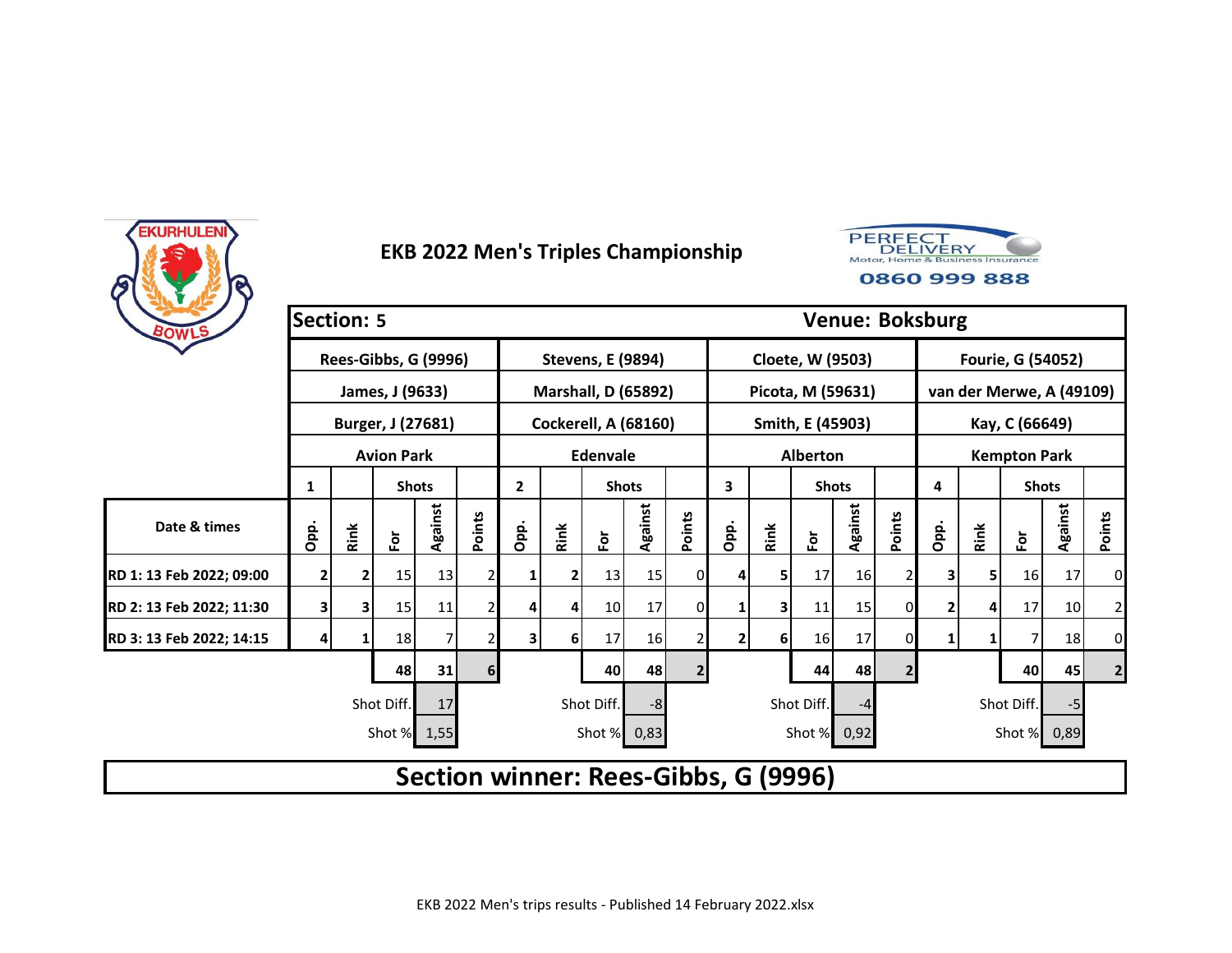



| BOWLS                    | <b>Section: 6</b> |      |                              |         |        |                                    |              |                           |         |                |              |      |                        |          | <b>Venue: Boksburg</b> |              |      |                     |                       |                  |
|--------------------------|-------------------|------|------------------------------|---------|--------|------------------------------------|--------------|---------------------------|---------|----------------|--------------|------|------------------------|----------|------------------------|--------------|------|---------------------|-----------------------|------------------|
|                          |                   |      | <b>McNulty, E (10105)</b>    |         |        |                                    |              | Hilton-Taylor, R (6438)   |         |                |              |      | Wilson, R (10027)      |          |                        |              |      |                     | Viljoen, W (11100)    |                  |
|                          |                   |      | Jansen van Vuuren, D (41158) |         |        |                                    |              | Sansom, R (65416)         |         |                |              |      | Livermore, B (63060)   |          |                        |              |      |                     | Binda, W (11083)      |                  |
|                          |                   |      | <b>Matthews, L (63173)</b>   |         |        |                                    |              | <b>Ravhura, E (61972)</b> |         |                |              |      | Molloy, C (64057)      |          |                        |              |      |                     | Ngqongwana, S (11094) |                  |
|                          |                   |      | <b>Benoni</b>                |         |        |                                    |              | <b>Atlas</b>              |         |                |              |      | <b>Brackenhurst</b>    |          |                        |              |      | <b>Modderbee CS</b> |                       |                  |
|                          | 1                 |      | <b>Shots</b>                 |         |        | $\mathbf{2}$                       |              | <b>Shots</b>              |         |                | 3            |      | <b>Shots</b>           |          |                        | 4            |      | <b>Shots</b>        |                       |                  |
| Date & times             | Opp.              | Rink | $\tilde{\mathbf{c}}$         | Against | Points | Opp.                               | Rink         | For                       | Against | Points         | Opp.         | Rink | $\overline{\tilde{c}}$ | Against  | Points                 | Opp.         | Rink | $\bf \bar{e}$       | Against               | Points           |
| RD 1: 13 Feb 2022; 09:00 | $\overline{2}$    | 3    | 11                           | 14      | 0      | 1                                  | $\mathbf{3}$ | 14                        | 11      | 2              | 4            | 4    | 81                     | 19       | 0                      | 31           | 4    | 19                  | 8                     | $\overline{2}$   |
| RD 2: 13 Feb 2022; 11:30 | $\mathbf{3}$      |      | 9                            | 19      | 0      | 4                                  | 6            | 9                         | 19      | $\Omega$       | 1            | 1    | 19                     | 9        |                        | 2            | 6    | 19                  | 9                     | $\overline{2}$   |
| RD 3: 13 Feb 2022; 14:15 | 4                 |      | 10                           | 13      | 0      | 3                                  | 51           | 14                        | 15      | 01             | $\mathbf{2}$ | 5    | 15                     | 14       |                        | $\mathbf{1}$ | 2    | 13                  | 10                    | $\overline{2}$   |
|                          |                   |      | 30                           | 46      | 0      |                                    |              | 37                        | 45      | $\overline{2}$ |              |      | 42                     | 42       |                        |              |      | 51                  | 27                    | $\boldsymbol{6}$ |
|                          |                   |      | Shot Diff.                   | $-16$   |        |                                    |              | Shot Diff.                | -8      |                |              |      | Shot Diff.             | $\Omega$ |                        |              |      | Shot Diff.          | 24                    |                  |
|                          |                   |      | Shot %                       | 0,65    |        |                                    |              | Shot % 0,82               |         |                |              |      | Shot % 1,00            |          |                        |              |      | Shot % 1,89         |                       |                  |
|                          |                   |      |                              |         |        | Section winner: Viljoen, W (11100) |              |                           |         |                |              |      |                        |          |                        |              |      |                     |                       |                  |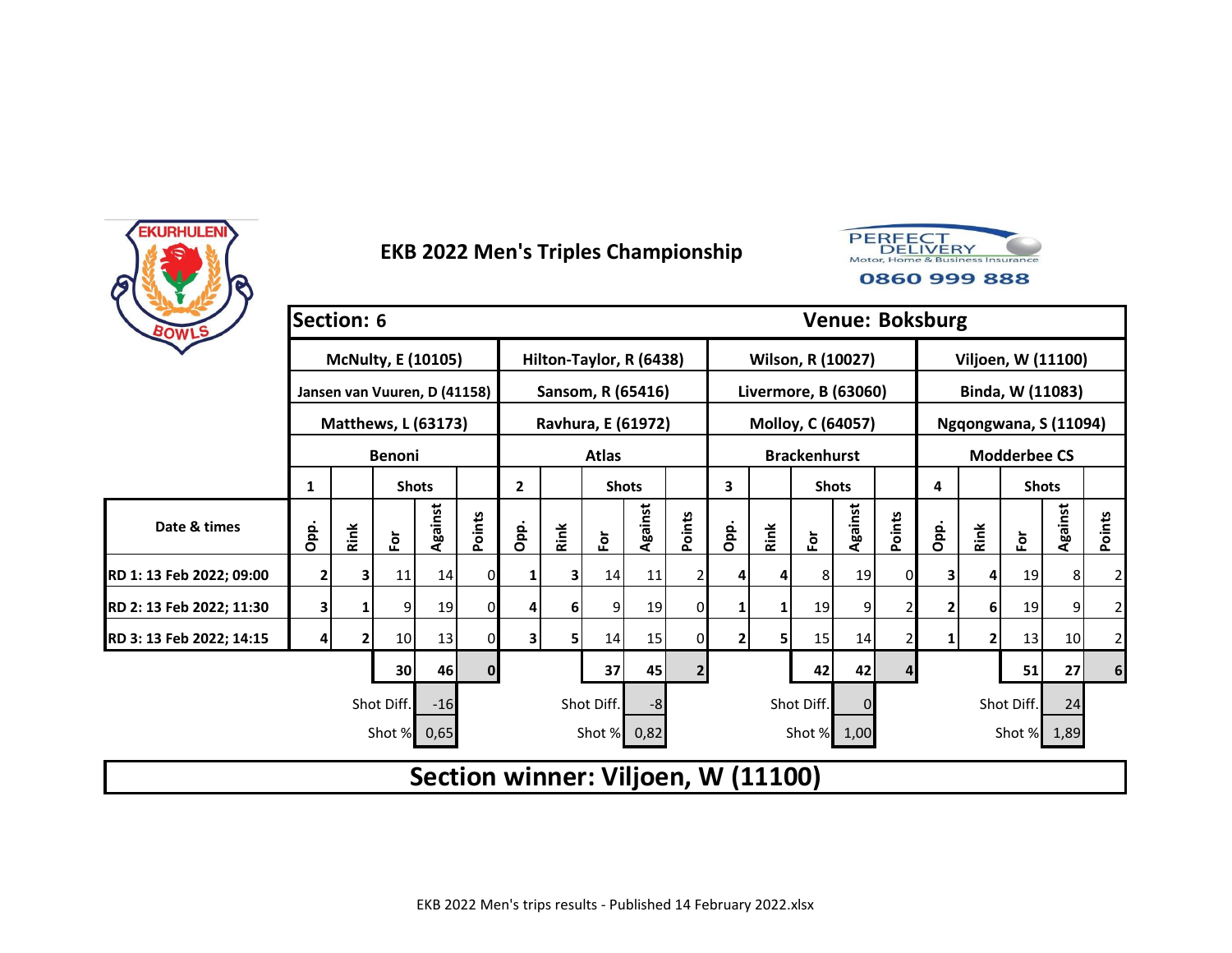



|                          | <b>Section: 7</b> |      |                            |         |        |                |      |                                     |         |        |                |      |                           |         |        | <b>Venue: Heidelberg</b> |      |                    |                 |              |
|--------------------------|-------------------|------|----------------------------|---------|--------|----------------|------|-------------------------------------|---------|--------|----------------|------|---------------------------|---------|--------|--------------------------|------|--------------------|-----------------|--------------|
| BOWLS                    |                   |      | <b>Westcott, A (10688)</b> |         |        |                |      | <b>Galloway, P (31606)</b>          |         |        |                |      | Botes, J (49552)          |         |        |                          |      | Sands, J (9584)    |                 |              |
|                          |                   |      | van Kuijeren, M (49251)    |         |        |                |      | Kruger, S (35344)                   |         |        |                |      | <b>Rheeder, P (56698)</b> |         |        |                          |      | Boyer, V (51376)   |                 |              |
|                          |                   |      | Braybrooke, S (10596)      |         |        |                |      | Harley, B (53598)                   |         |        |                |      | du Toit, K (45821)        |         |        |                          |      | Ramsden, G (52846) |                 |              |
|                          |                   |      | <b>Delville Germiston</b>  |         |        |                |      | <b>Avion Park</b>                   |         |        |                |      | <b>Kempton Park</b>       |         |        |                          |      | <b>Alberton</b>    |                 |              |
|                          | 1                 |      | <b>Shots</b>               |         |        | $\mathbf{2}$   |      | <b>Shots</b>                        |         |        | 3              |      | <b>Shots</b>              |         |        | 4                        |      | <b>Shots</b>       |                 |              |
| Date & times             | Opp.              | Rink | ۱ō                         | Against | Points | Opp.           | Rink | For                                 | Against | Points | Opp.           | Rink | ۱ō                        | Against | Points | Opp.                     | Rink | $\bf \bar{p}$      | Against         | Points       |
| RD 1: 13 Feb 2022; 09:00 | 2                 |      | 14                         | 23      | 0      |                |      | 23                                  | 14      | 2      | 4              | 6    | 16 <sup>l</sup>           | 12      |        | 3                        | 6    | 12                 | 16 <sup>1</sup> | 0            |
| RD 2: 13 Feb 2022; 11:30 | 3                 |      |                            | 15      | 0      | 4              | 5    | 20                                  | 12      | 2      | 1              | 2    | 15                        |         |        | 2                        | 5    | 12                 | 20              | 0            |
| RD 3: 13 Feb 2022; 14:15 |                   |      | 10                         | 10      |        | 3              |      | 22                                  | 9       |        | $\overline{2}$ | 4    | 9                         | 22      |        |                          | 3    | 10                 | 10              | $\mathbf{1}$ |
|                          |                   |      |                            | 65      | 35     | 6 <sup>1</sup> |      |                                     | 40      | 41     |                |      |                           | 34      | 46     | 1                        |      |                    |                 |              |
|                          |                   |      | Shot Diff.                 | $-17$   |        |                |      | Shot Diff.                          | 30      |        |                |      | Shot Diff.                | -1      |        |                          |      | Shot Diff.         | $-12$           |              |
|                          |                   |      | Shot %                     | 0,65    |        |                |      | Shot % 1,86                         |         |        |                |      | Shot % 0,98               |         |        |                          |      | Shot % 0,74        |                 |              |
|                          |                   |      |                            |         |        |                |      | Section winner: Galloway, P (31606) |         |        |                |      |                           |         |        |                          |      |                    |                 |              |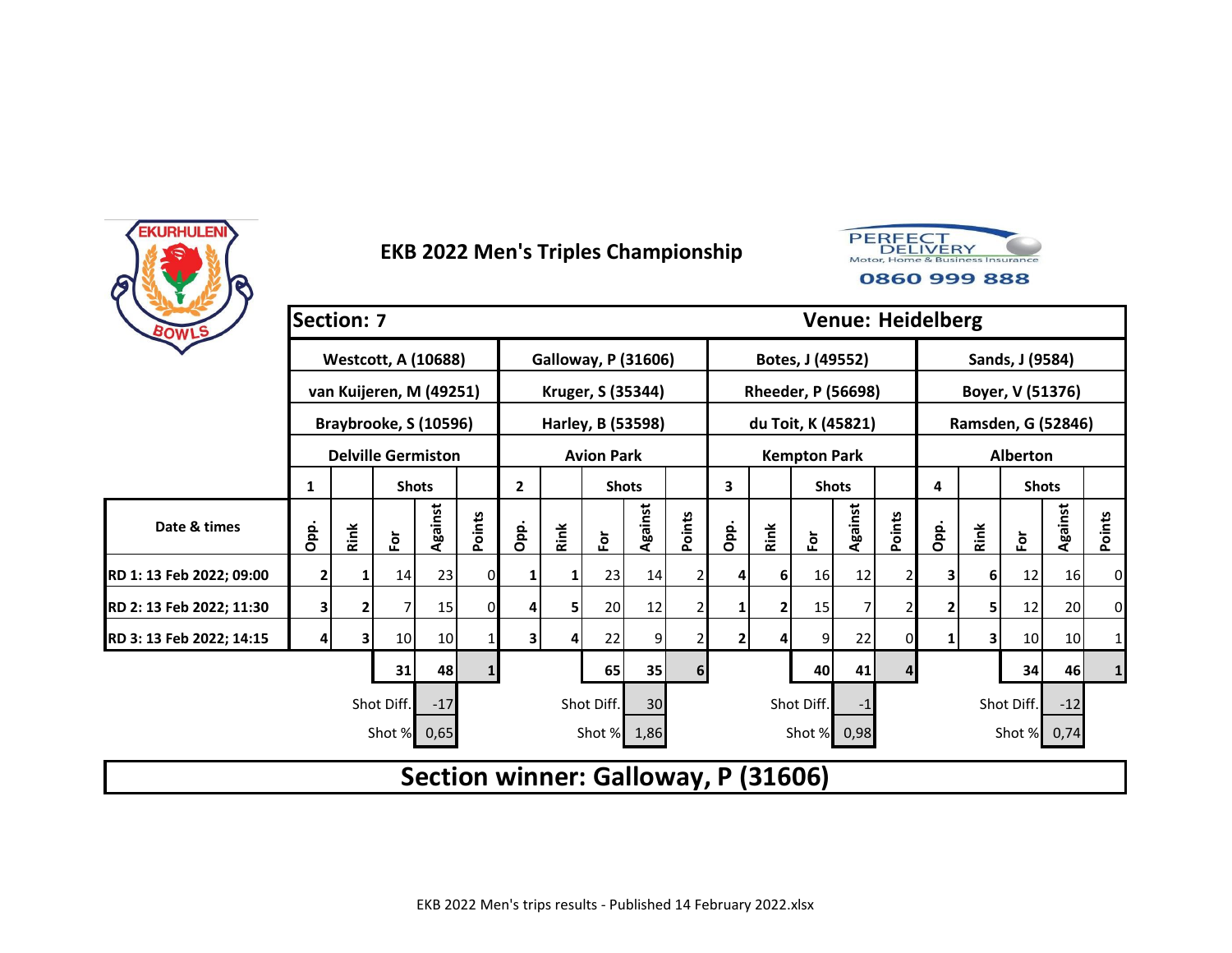



| BOWLS                    | <b>Section: 8</b>                   |      |                             |         |        |                                  |      |                    |         |        |                |                |                      | <b>Venue: Heidelberg</b> |                         |              |      |                       |         |              |
|--------------------------|-------------------------------------|------|-----------------------------|---------|--------|----------------------------------|------|--------------------|---------|--------|----------------|----------------|----------------------|--------------------------|-------------------------|--------------|------|-----------------------|---------|--------------|
|                          |                                     |      | Dixon, B (10087)            |         |        |                                  |      | Hannah, M (9943)   |         |        |                |                | Drysdale, J (11645)  |                          |                         |              |      | van Staden, G (10257) |         |              |
|                          |                                     |      | <b>Wilkinson, S (50148)</b> |         |        |                                  |      | Clinton, J (10084) |         |        |                |                | Ross, D (10355)      |                          |                         |              |      | Hide, H (10201)       |         |              |
|                          |                                     |      | Davidson, S (11123)         |         |        |                                  |      | Naude, P (9770)    |         |        |                |                | Zietsman, J (52920)  |                          |                         |              |      | Nicholson, L (8799)   |         |              |
|                          |                                     |      | Modderfontein               |         |        |                                  |      | <b>Benoni CC</b>   |         |        |                |                | <b>Brakpan Mines</b> |                          |                         |              |      | <b>Brackenhurst</b>   |         |              |
|                          | 1                                   |      | <b>Shots</b>                |         |        | $\overline{2}$                   |      | <b>Shots</b>       |         |        | 3              |                | <b>Shots</b>         |                          |                         | 4            |      | <b>Shots</b>          |         |              |
| Date & times             | Opp.                                | Rink | έŏ                          | Against | Points | Opp.                             | Rink | For                | Against | Points | Opp.           | Rink           | Ĕŏ                   | Against                  | Points                  | Opp.         | Rink | $\bf \bar{e}$         | Against | Points       |
| RD 1: 13 Feb 2022; 09:00 | 2                                   |      | 16                          | 9       |        |                                  |      | 91                 | 16      | ΩI     | $\overline{4}$ | 51             | 22                   |                          |                         | 31           | 51   |                       | 22      | 0            |
| RD 2: 13 Feb 2022; 11:30 | 3                                   | 3    | 13                          | 11      |        | 4                                |      | 11                 | 13      | 0      | 1              | 3              | 11                   | 13                       | $\Omega$                | 2            | 4    | 13                    | 11      | $\mathbf{2}$ |
| RD 3: 13 Feb 2022; 14:15 |                                     |      | 12                          | 12      |        | $\mathbf{3}$                     | 61   | 12                 | 12      |        | $\overline{2}$ | 6 <sup>1</sup> | 12                   | 12                       |                         | $\mathbf{1}$ | 1    | 12                    | 12      | 1            |
|                          |                                     |      | 41                          | 32      | 5      |                                  |      | 32                 | 41      |        |                |                | 45                   | 32                       | $\overline{\mathbf{3}}$ |              |      | 32                    | 45      | 3            |
|                          | Shot Diff.<br>Shot Diff.<br>9<br>-9 |      |                             |         |        |                                  |      |                    |         |        |                |                |                      | 13                       |                         |              |      | Shot Diff.            | $-13$   |              |
|                          |                                     |      | Shot % 1,28                 |         |        |                                  |      | Shot % 0,78        |         |        |                |                | Shot % 1,41          |                          |                         |              |      | Shot % 0,71           |         |              |
|                          |                                     |      |                             |         |        | Section winner: Dixon, B (10087) |      |                    |         |        |                |                |                      |                          |                         |              |      |                       |         |              |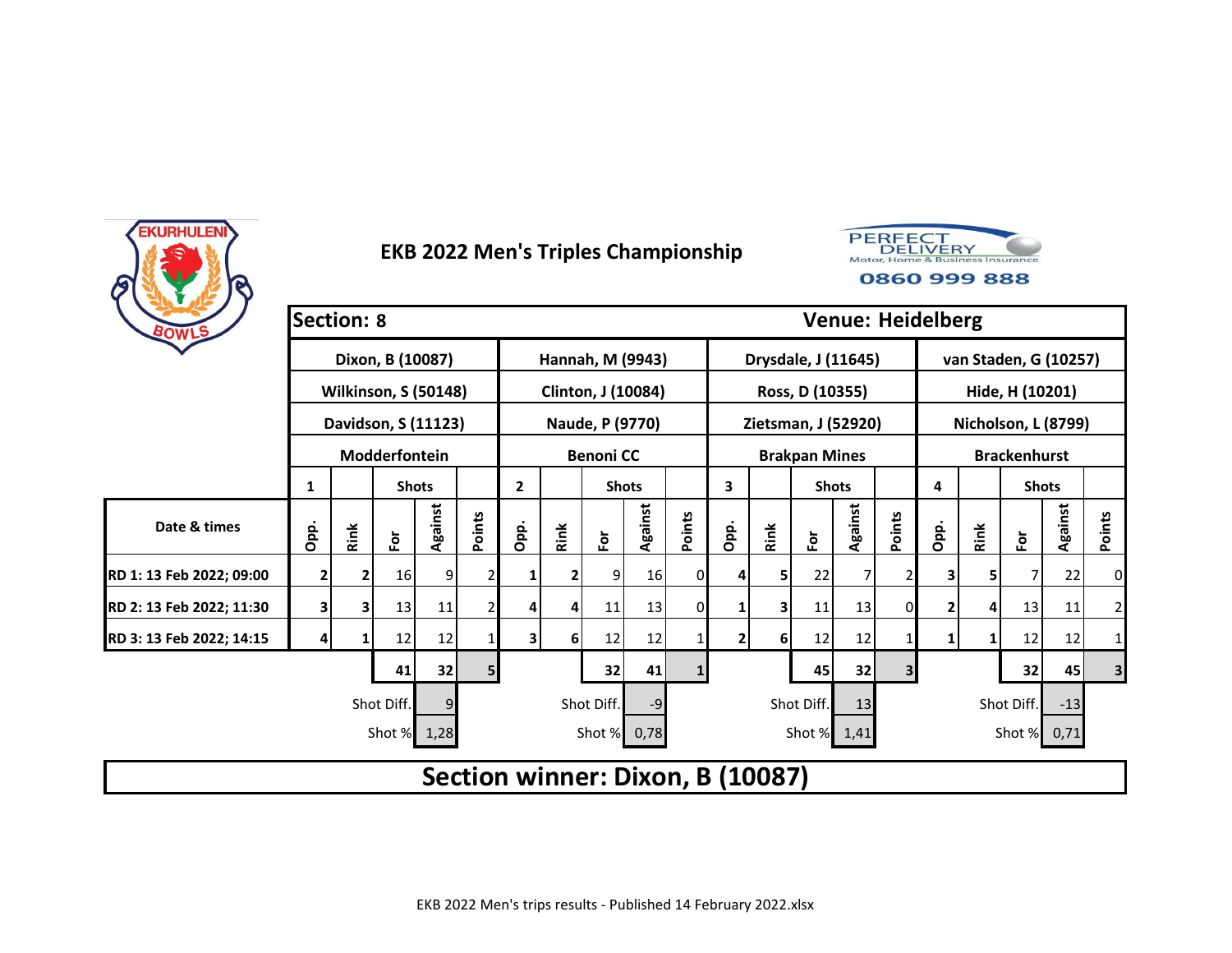



|                          | <b>Section: 9</b> |      |                         |         |        |                                  |      |                         |         |                |                |      |                 | <b>Venue: Heidelberg</b>  |                |      |      |                       |         |             |
|--------------------------|-------------------|------|-------------------------|---------|--------|----------------------------------|------|-------------------------|---------|----------------|----------------|------|-----------------|---------------------------|----------------|------|------|-----------------------|---------|-------------|
| BOWLS                    |                   |      |                         |         |        |                                  |      |                         |         |                |                |      |                 |                           |                |      |      |                       |         |             |
|                          |                   |      | Duncan, W (33279)       |         |        |                                  |      | <b>Wysoke, B (7314)</b> |         |                |                |      |                 | Oosthuizen, C (68873)     |                |      |      | Pringle, M (43159)    |         |             |
|                          |                   |      | Pieterse, P (61507)     |         |        |                                  |      | May, G (7358)           |         |                |                |      | Hugo, F (61397) |                           |                |      |      | van Rooyen, J (65542) |         |             |
|                          |                   |      | Bowles, G (68804)       |         |        |                                  |      | Muller, M (40414)       |         |                |                |      |                 | <b>Starkey, R (65382)</b> |                |      |      | Pieterse, M (41422)   |         |             |
|                          |                   |      | <b>Avion Park</b>       |         |        |                                  |      | Edenvale                |         |                |                |      | <b>Alberton</b> |                           |                |      |      | <b>Kempton Park</b>   |         |             |
|                          | 1                 |      | <b>Shots</b>            |         |        | $\mathbf{2}$                     |      | <b>Shots</b>            |         |                | 3              |      | <b>Shots</b>    |                           |                | 4    |      | <b>Shots</b>          |         |             |
| Date & times             | Opp.              | Rink | $\overline{\mathbf{e}}$ | Against | Points | Opp.                             | Rink | For                     | Against | Points         | Opp.           | Rink | Ē٥              | Against                   | Points         | Opp. | Rink | $\bf \bar{e}$         | Against | Points      |
| RD 1: 13 Feb 2022; 09:00 | $\overline{2}$    | 3.   | 14                      | 20      | 0      | 1                                |      | 20                      | 14      | 21             | 4              | 4    | 23              | 8 <sup>1</sup>            |                | 3    | 4    | 8                     | 23      | 0           |
| RD 2: 13 Feb 2022; 11:30 | 3                 |      | 28                      | 8       |        | 4                                | 6    | 25                      | 7       |                | 1              |      | 8               | 28                        | 0              | 2    | 6    | 7                     | 25      | $\mathbf 0$ |
| RD 3: 13 Feb 2022; 14:15 |                   |      | 19                      | 14      | 2      | 3                                | 51   | 20                      | 8       |                | $\overline{2}$ | 5    | 8               | 20                        |                | 1    | 2    | 14                    | 19      | 0           |
|                          |                   |      | 61                      | 42      | 4      |                                  |      | 65                      | 29      | 6 <sup>1</sup> |                |      | 39              | 56                        | $\overline{2}$ |      |      | 29                    | 67      | $\mathbf 0$ |
|                          |                   |      | Shot Diff.              | 19      |        |                                  |      | Shot Diff.              | 36      |                |                |      | Shot Diff.      | $-17$                     |                |      |      | Shot Diff.            | $-38$   |             |
|                          |                   |      | Shot % 1,45             |         |        |                                  |      | Shot % 2,24             |         |                |                |      |                 | Shot % 0,70               |                |      |      | Shot % 0,43           |         |             |
|                          |                   |      |                         |         |        | Section winner: Wysoke, B (7314) |      |                         |         |                |                |      |                 |                           |                |      |      |                       |         |             |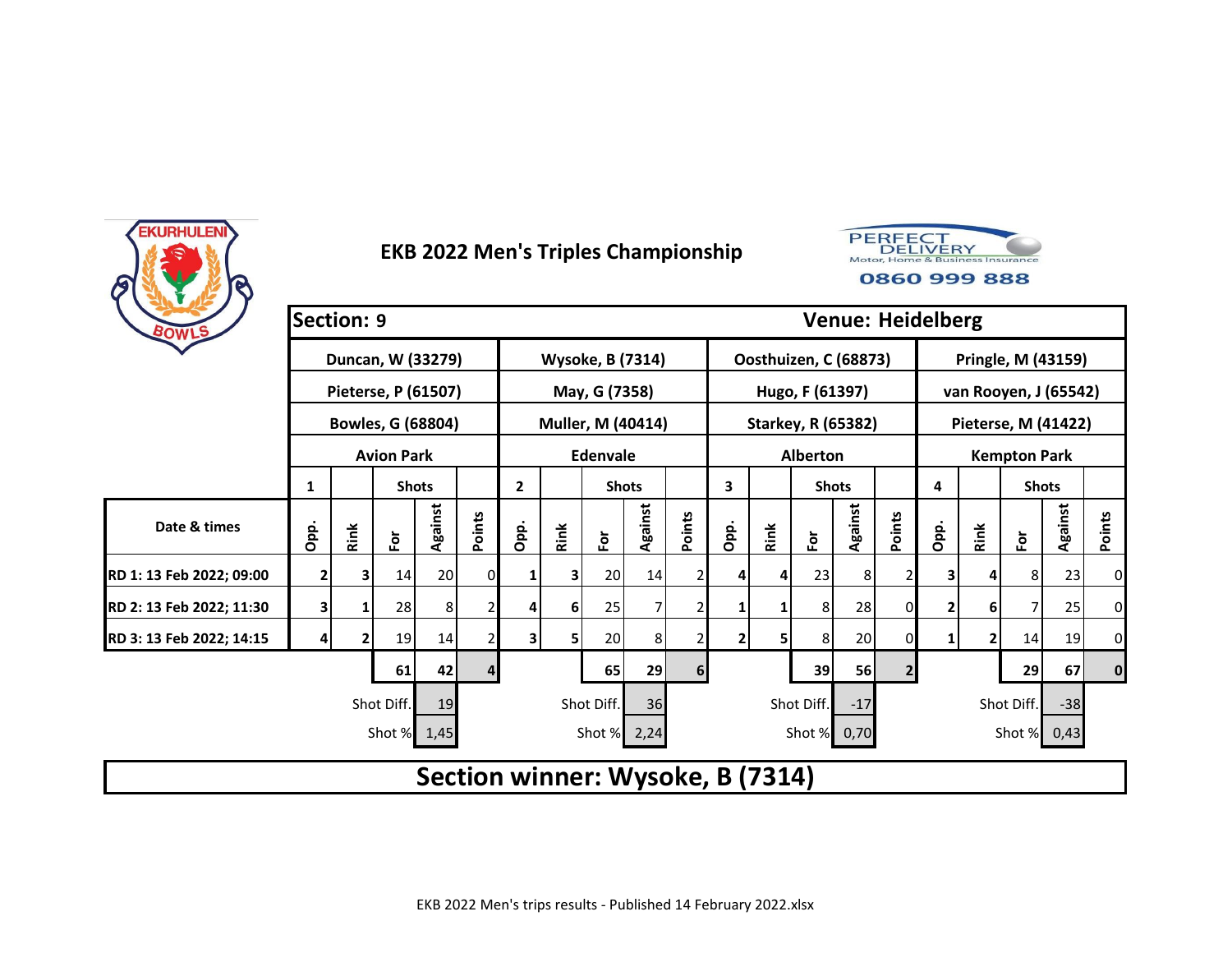



|                          | Section: 10 |      |                      |         |        |                                     |      |                          |         |        |                |      |                       |         |        | <b>Venue: Lake Club</b> |                        |                  |          |                |
|--------------------------|-------------|------|----------------------|---------|--------|-------------------------------------|------|--------------------------|---------|--------|----------------|------|-----------------------|---------|--------|-------------------------|------------------------|------------------|----------|----------------|
| BOWLS                    |             |      | Mostert, J (49803)   |         |        |                                     |      | Rodwell, C (67467)       |         |        |                |      | Bartlett, M (10162)   |         |        |                         |                        | Milne, B (11474) |          |                |
|                          |             |      |                      |         |        |                                     |      |                          |         |        |                |      |                       |         |        |                         |                        |                  |          |                |
|                          |             |      | Giesing, W (65893)   |         |        |                                     |      | <b>Wellman, K (8893)</b> |         |        |                |      | Dinwoodie, B (52963)  |         |        |                         |                        | Petch, A (11481) |          |                |
|                          |             |      | McLaughlin, M (9870) |         |        |                                     |      | Clough, R (65272)        |         |        |                |      | Heydenrych, J (38621) |         |        |                         | de Villiers, L (60310) |                  |          |                |
|                          |             |      | <b>Benoni</b>        |         |        |                                     |      | <b>Northmead</b>         |         |        |                |      | <b>Brackenhurst</b>   |         |        |                         |                        | <b>Reading</b>   |          |                |
|                          | 1           |      | <b>Shots</b>         |         |        | $\mathbf{2}$                        |      | <b>Shots</b>             |         |        | 3              |      | <b>Shots</b>          |         |        | 4                       |                        | <b>Shots</b>     |          |                |
| Date & times             | Opp.        | Rink | $\bf \bar{p}$        | Against | Points | Opp.                                | Rink | For                      | Against | Points | Opp.           | Rink | ۱ō                    | Against | Points | Opp.                    | Rink                   | $\bf \bar{p}$    | Against  | Points         |
| RD 1: 13 Feb 2022; 09:00 | 2           |      | 15                   | 9.      |        |                                     |      | 91                       | 15      | 01     | 4              | 6    | 21                    | 12      |        | 3                       | 6                      | 12               | 21       | 0              |
| RD 2: 13 Feb 2022; 11:30 | 3           |      | 3                    | 16      | 0      | 4                                   | 51   | 13                       | 15      | 0      | 1              | 2    | 16 <sup>1</sup>       | 3       |        | 2                       | 5                      | 15               | 13       | $\mathbf{2}$   |
| RD 3: 13 Feb 2022; 14:15 |             |      | 12                   | 19      | 0      | 3                                   |      | 16                       | 13      |        | $\overline{2}$ | 4    | 13                    | 16      |        | 1                       | 3                      | 19               | 12       | $\overline{a}$ |
|                          | 30<br>44    |      |                      |         |        |                                     |      |                          |         |        |                |      | 50                    | 31      |        |                         |                        | 46               | 46       | 4              |
|                          |             |      | Shot Diff.           | $-14$   |        |                                     |      | Shot Diff.               | -5      |        |                |      | Shot Diff.            | 19      |        |                         |                        | Shot Diff.       | $\Omega$ |                |
|                          |             |      | Shot %               | 0,68    |        |                                     |      | Shot % 0,88              |         |        |                |      | Shot % 1,61           |         |        |                         |                        | Shot % 1,00      |          |                |
|                          |             |      |                      |         |        | Section winner: Bartlett, M (10162) |      |                          |         |        |                |      |                       |         |        |                         |                        |                  |          |                |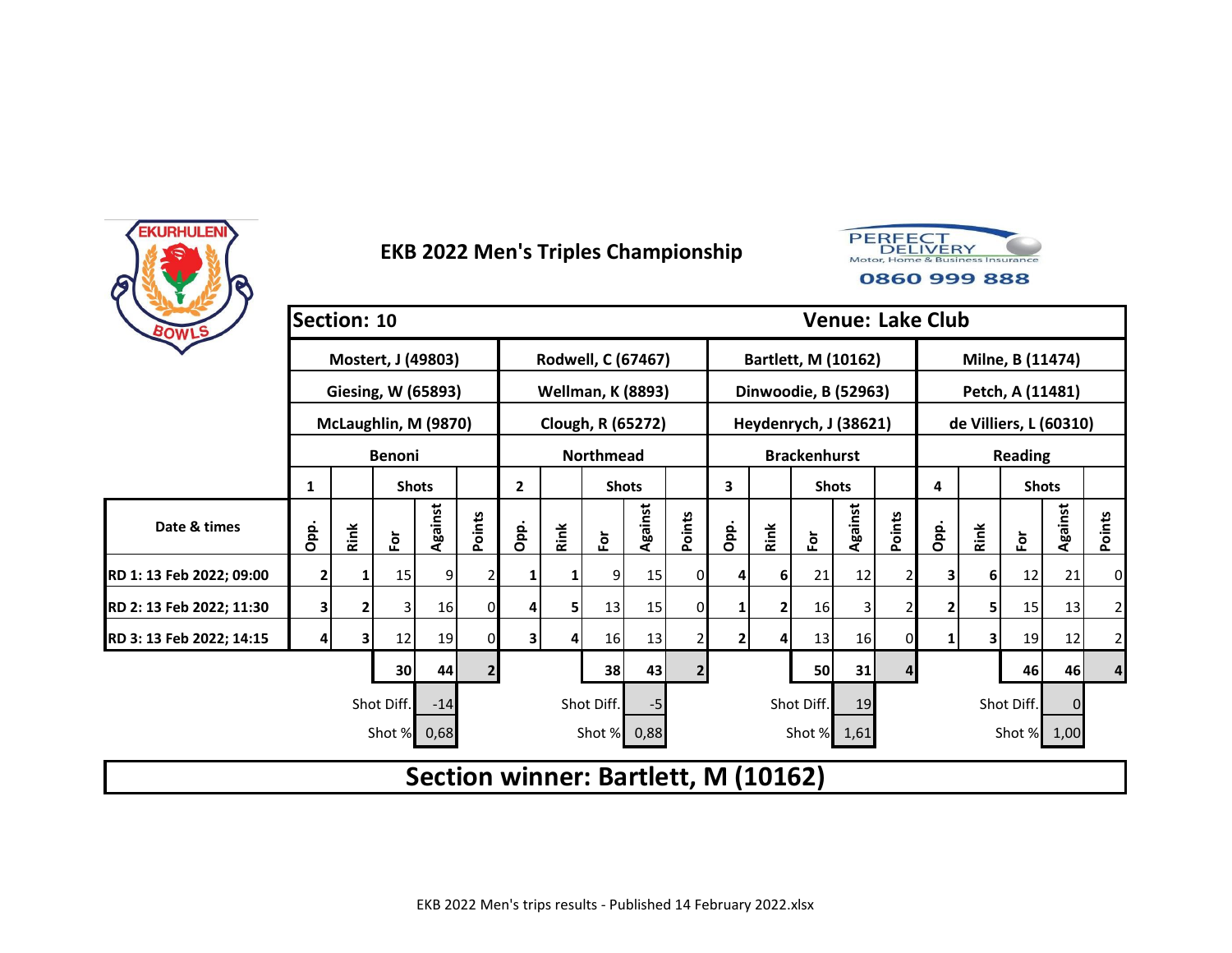



| BOWLS                    | Section: 11    |      |                             |         |        |                                    |      |                           |         |          |                |                |                     | <b>Venue: Lake Club</b> |        |      |      |                             |         |              |
|--------------------------|----------------|------|-----------------------------|---------|--------|------------------------------------|------|---------------------------|---------|----------|----------------|----------------|---------------------|-------------------------|--------|------|------|-----------------------------|---------|--------------|
|                          |                |      | Preston, K (40227)          |         |        |                                    |      | Franks, J (33823)         |         |          |                |                | Behrens, C (10299)  |                         |        |      |      | <b>Whitehorn, D (47256)</b> |         |              |
|                          |                |      | Wilcox, B (56559)           |         |        |                                    |      | <b>Schluter, N (8325)</b> |         |          |                |                | Ferguson, W (10317) |                         |        |      |      | <b>Whitehorn, G (63584)</b> |         |              |
|                          |                |      | <b>Warrender, D (10539)</b> |         |        |                                    |      | Leedham, T (68081)        |         |          |                |                | Gibbons, J (33878)  |                         |        |      |      | <b>Whitehorn, E (55401)</b> |         |              |
|                          |                |      | <b>Delville Germiston</b>   |         |        |                                    |      | <b>Avion Park</b>         |         |          |                |                | <b>Kempton Park</b> |                         |        |      |      | <b>Benoni</b>               |         |              |
|                          | 1              |      | <b>Shots</b>                |         |        | $\mathbf{2}$                       |      | <b>Shots</b>              |         |          | 3              |                | <b>Shots</b>        |                         |        | 4    |      | <b>Shots</b>                |         |              |
| Date & times             | Opp.           | Rink | έŏ                          | Against | Points | Opp.                               | Rink | For                       | Against | Points   | Opp.           | Rink           | Ĕŏ                  | Against                 | Points | Opp. | Rink | $\bf \bar{e}$               | Against | Points       |
| RD 1: 13 Feb 2022; 09:00 | 2              |      | 16                          | 14      |        |                                    |      | 14                        | 16      | 01       | $\overline{4}$ | 51             | 23                  | 51                      |        | 31   | 5    | 5                           | 23      | 0            |
| RD 2: 13 Feb 2022; 11:30 | 3              | 3    |                             | 16      | 0      | 4                                  |      | 11                        | 16      | $\Omega$ | 1              | 3              | 16 <sup>1</sup>     |                         |        | 2    | 4    | 16                          | 11      | $\mathbf{2}$ |
| RD 3: 13 Feb 2022; 14:15 |                |      | 12                          | 12      |        | $\overline{\mathbf{3}}$            | 61   | 10                        | 10      |          | $\overline{2}$ | 6 <sup>1</sup> | 10                  | 10                      |        | 1    | 1    | 12                          | 12      | 1            |
|                          | 3 <sup>1</sup> |      |                             | 35      | 42     |                                    |      |                           | 49      | 22       | 5              |                |                     | 33                      | 46     | 3    |      |                             |         |              |
|                          |                |      | Shot Diff.                  | $-7$    |        |                                    |      | Shot Diff.                | $-7$    |          |                |                | Shot Diff.          | 27                      |        |      |      | Shot Diff.                  | $-13$   |              |
|                          |                |      | Shot %                      | 0,83    |        |                                    |      | Shot % 0,83               |         |          |                |                | Shot % 2,23         |                         |        |      |      | Shot % 0,72                 |         |              |
|                          |                |      |                             |         |        | Section winner: Behrens, C (10299) |      |                           |         |          |                |                |                     |                         |        |      |      |                             |         |              |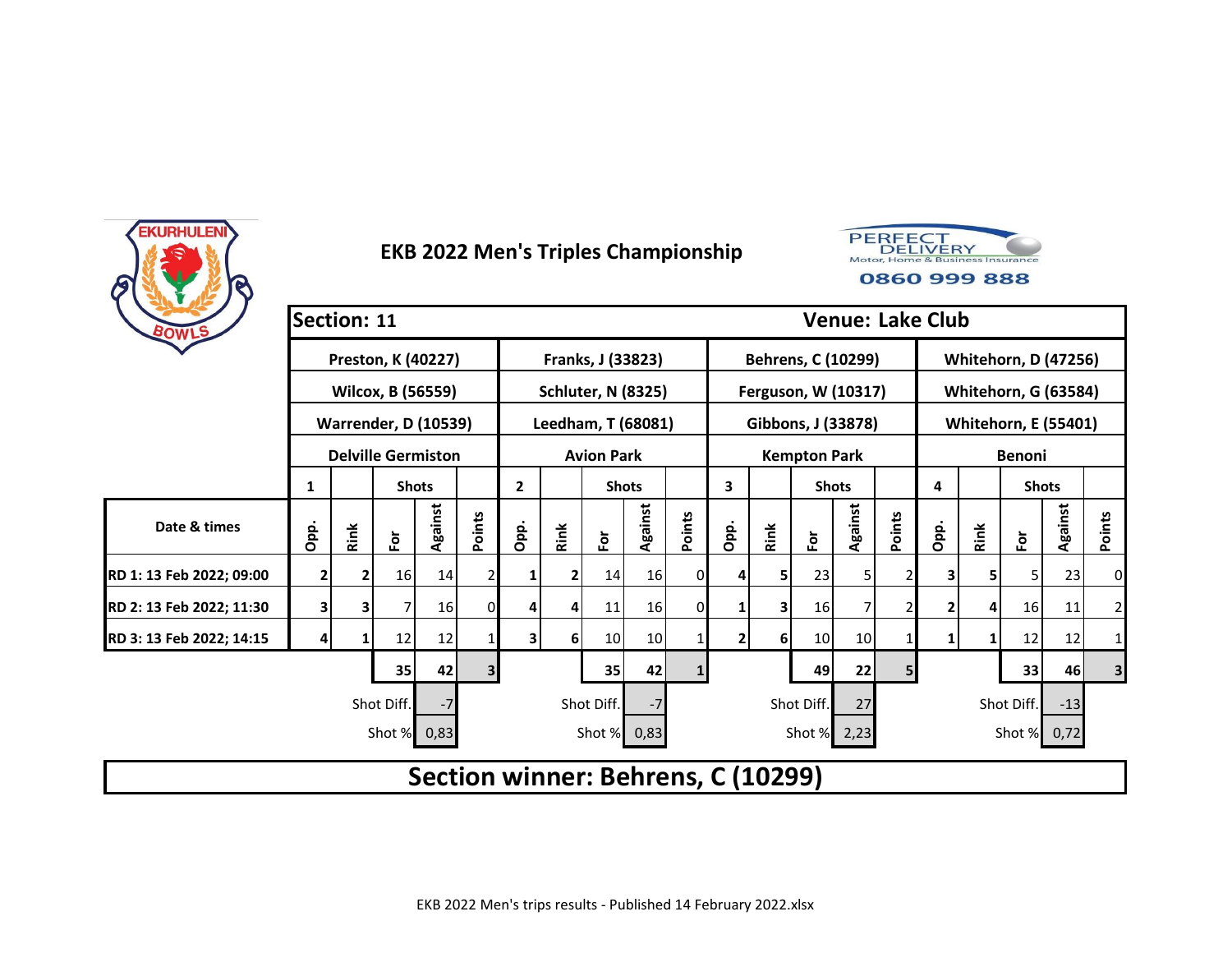



| BOWLS                    | Section: 12    |      |                            |         |        |                                       |      |                    |         |        |              |      |                        | <b>Venue: Lake Club</b> |        |              |              |                           |         |                |
|--------------------------|----------------|------|----------------------------|---------|--------|---------------------------------------|------|--------------------|---------|--------|--------------|------|------------------------|-------------------------|--------|--------------|--------------|---------------------------|---------|----------------|
|                          |                |      | van Staden, G (11198)      |         |        |                                       |      | Botha, C (10079)   |         |        |              |      | van Heerden, G (54302) |                         |        |              |              | Griffen, L (10631)        |         |                |
|                          |                |      | <b>Taljaard, R (11188)</b> |         |        |                                       |      | Taylor, S (42971)  |         |        |              |      | Uys, J (71144)         |                         |        |              |              | Deetlefs, N (34551)       |         |                |
|                          |                |      | <b>Buchanan, D (50145)</b> |         |        |                                       |      | Olckers, W (47587) |         |        |              |      | de Lange, J (71146)    |                         |        |              |              | Bekker, D (61770)         |         |                |
|                          |                |      | Modderfontein              |         |        |                                       |      | <b>Benoni CC</b>   |         |        |              |      | <b>Delmas</b>          |                         |        |              |              | <b>Delville Germiston</b> |         |                |
|                          | 1              |      | <b>Shots</b>               |         |        | $\mathbf{2}$                          |      | <b>Shots</b>       |         |        | 3            |      | <b>Shots</b>           |                         |        | 4            |              | <b>Shots</b>              |         |                |
| Date & times             | Opp.           | Rink | $\bf \bar{e}$              | Against | Points | Opp.                                  | Rink | For                | Against | Points | Opp.         | Rink | έŏ                     | Against                 | Points | Opp.         | Rink         | $\bf \bar{e}$             | Against | Points         |
| RD 1: 13 Feb 2022; 09:00 | $\overline{2}$ | 3.   | 15                         | 12      |        |                                       |      | 12                 | 15      | ΩI     | 4            | 4    | 10                     | 23                      |        | 3            | 4            | 23                        | 10      | $\overline{2}$ |
| RD 2: 13 Feb 2022; 11:30 | 3              |      | 32                         | 5       |        | 4                                     | 6    | 11                 | 24      | 0      | 1            | 1    | 5                      | 32                      | 0      | 2            | 6            | 24                        | 11      | $\mathbf{2}$   |
| RD 3: 13 Feb 2022; 14:15 | 4              |      | 21                         | 21      |        | 3                                     | 51   | 15                 | 15      |        | $\mathbf{2}$ | 5    | 15                     | 15                      |        | $\mathbf{1}$ | $\mathbf{2}$ | 21                        | 21      | $\mathbf{1}$   |
|                          |                |      | 68                         | 38      | 5      |                                       |      | 38                 | 54      |        |              |      | 30                     | 70                      |        |              |              | 68                        | 42      | 5              |
|                          |                |      | Shot Diff.                 | 30      |        |                                       |      | Shot Diff.         | $-16$   |        |              |      | Shot Diff.             | $-40$                   |        |              |              | Shot Diff.                | 26      |                |
|                          |                |      | Shot % 1,79                |         |        |                                       |      | Shot % 0,70        |         |        |              |      | Shot % 0,43            |                         |        |              |              | Shot % 1,62               |         |                |
|                          |                |      |                            |         |        | Section winner: van Staden, G (11198) |      |                    |         |        |              |      |                        |                         |        |              |              |                           |         |                |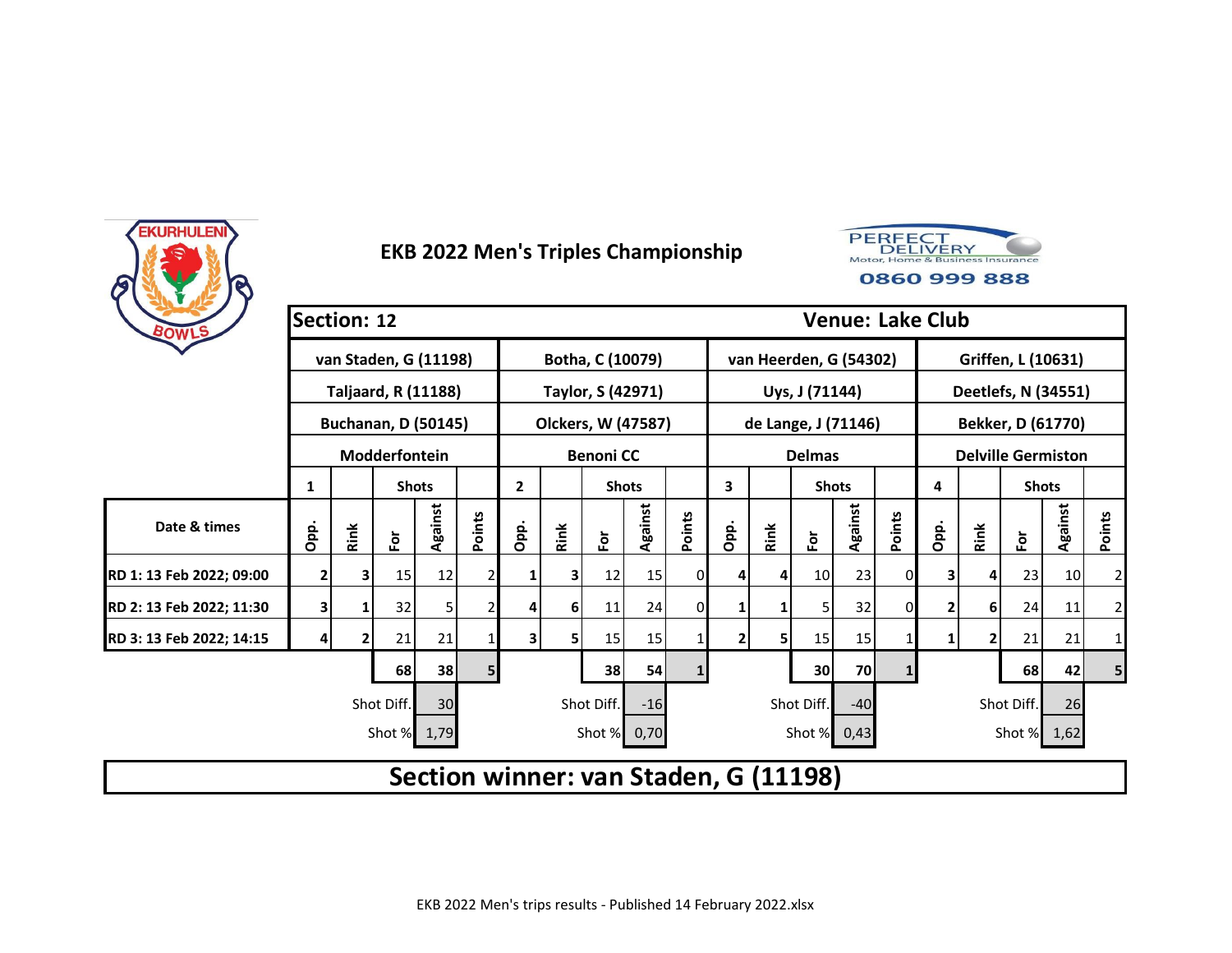



| BOWLS                    | Section: 13      |      |                   |         |                |                |                |                                   |              |        | <b>Venue: Kleinfontein</b> |                        |                         |         |                |                             |                    |                 |         |          |  |
|--------------------------|------------------|------|-------------------|---------|----------------|----------------|----------------|-----------------------------------|--------------|--------|----------------------------|------------------------|-------------------------|---------|----------------|-----------------------------|--------------------|-----------------|---------|----------|--|
|                          |                  |      | Cronje, L (56535) |         |                |                |                | de Klerk, W (25356)               |              |        |                            |                        | Burger, L (9494)        |         |                | <b>Croasdale, I (10609)</b> |                    |                 |         |          |  |
|                          |                  |      | Swart, B (61144)  |         |                |                |                | <b>Masiteng, A (10810)</b>        |              |        |                            |                        | Coetzee, F (56065)      |         |                | Viggers, J (50342)          |                    |                 |         |          |  |
|                          |                  |      | Fouche, A (66787) |         |                |                |                | Pieters, R (64113)                |              |        |                            |                        | Swart, C (70052)        |         |                |                             | de Roche, R (9167) |                 |         |          |  |
|                          |                  |      | <b>Avion Park</b> |         |                |                |                | <b>Edenvale</b>                   |              |        |                            |                        | Alberton                |         |                |                             |                    | <b>Boksburg</b> |         |          |  |
|                          | 1                |      | <b>Shots</b>      |         |                | $\overline{2}$ |                |                                   | <b>Shots</b> |        | 3                          |                        | <b>Shots</b>            |         |                | 4                           |                    | <b>Shots</b>    |         |          |  |
| Date & times             | Opp.             | Rink | For               | Against | Points         | Opp.           | Rink           | $\bf \bar{e}$                     | Against      | Points | Opp.                       | Rink                   | $\overline{\mathbf{e}}$ | Against | Points         | Opp.                        | Rink               | $\bf \bar{e}$   | Against | Points   |  |
| RD 1: 13 Feb 2022; 09:00 | 2                |      | 13                | 12      |                |                |                | 12                                | 13           | 01     | 4                          | 6 I                    | 19                      | 17      |                | 3                           | 6                  | 17              | 19      | 0        |  |
| RD 2: 13 Feb 2022; 11:30 | 3                | 2    | 12                | 11      |                | 4              | 5 <sub>1</sub> | 15                                | 14           |        | 1                          | 2                      | 11                      | 12      | 0              | 2                           | 5.                 | 14              | 15      | 0        |  |
| RD 3: 13 Feb 2022; 14:15 |                  |      | 17                | 9       |                | 3              |                | 16                                | 15           |        | $\overline{2}$             | 4                      | 15                      | 16      | 0              | 1                           | 3                  | 9               | 17      | 0        |  |
|                          |                  |      | 42                | 32      | 6 <sup>1</sup> |                |                | 43                                | 42           | 4      |                            |                        | 45                      | 45      | $\overline{2}$ |                             |                    | 40              | 51      | $\bf{0}$ |  |
|                          | Shot Diff.<br>10 |      |                   |         |                |                | Shot Diff.     |                                   |              |        |                            | Shot Diff.<br>$\Omega$ |                         |         |                |                             |                    | Shot Diff.      | $-11$   |          |  |
|                          |                  |      | Shot % 1,31       |         |                |                |                | Shot % 1,02                       |              |        |                            |                        | Shot % 1,00             |         |                |                             |                    | Shot % 0,78     |         |          |  |
|                          |                  |      |                   |         |                |                |                | Section winner: Cronje, L (56535) |              |        |                            |                        |                         |         |                |                             |                    |                 |         |          |  |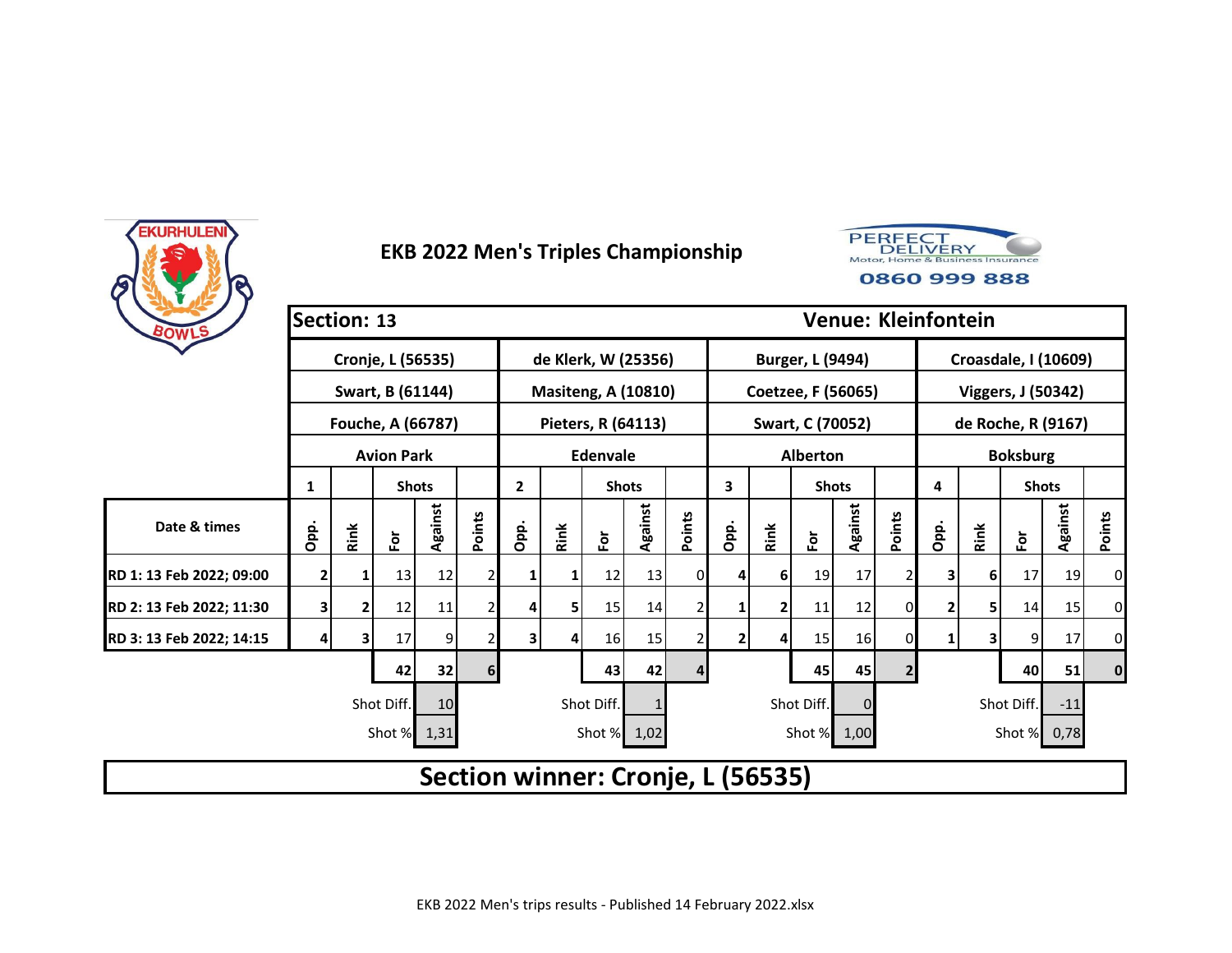



| BOWLS                    | Section: 14  |      |                    |         |                |                                  |      |                           |         |                |                   |          |                     |         | <b>Venue: Kleinfontein</b> |                   |            |                     |         |                |  |
|--------------------------|--------------|------|--------------------|---------|----------------|----------------------------------|------|---------------------------|---------|----------------|-------------------|----------|---------------------|---------|----------------------------|-------------------|------------|---------------------|---------|----------------|--|
|                          |              |      | Jacobs, H (49811)  |         |                |                                  |      | Waugh, J (11354)          |         |                |                   |          | Arthur, R (10159)   |         |                            | Snyman, J (11097) |            |                     |         |                |  |
|                          |              |      | Fourie, S (50302)  |         |                |                                  |      | <b>Cameron, L (68863)</b> |         |                |                   |          | Wenke, B (10268)    |         |                            | Jonker, C (10936) |            |                     |         |                |  |
|                          |              |      | Killian, I (71396) |         |                |                                  |      | Lowery, R (60218)         |         |                |                   |          | Hague, I (11450)    |         |                            |                   |            | Simes, C (63748)    |         |                |  |
|                          |              |      | <b>Benoni</b>      |         |                |                                  |      | <b>Northmead</b>          |         |                |                   |          | <b>Brackenhurst</b> |         |                            |                   |            | <b>Modderbee CS</b> |         |                |  |
|                          | 1            |      | <b>Shots</b>       |         |                | $\mathbf{2}$<br><b>Shots</b>     |      |                           |         |                | 3<br><b>Shots</b> |          |                     |         |                            | 4                 |            | <b>Shots</b>        |         |                |  |
| Date & times             | Opp.         | Rink | $\bar{\mathsf{P}}$ | Against | Points         | Opp.                             | Rink | For                       | Against | Points         | Opp.              | Rink     | ۱ō                  | Against | Points                     | Opp.              | Rink       | $\bf \bar{e}$       | Against | Points         |  |
| RD 1: 13 Feb 2022; 09:00 | $\mathbf{2}$ |      | 13                 | 14      | 0              |                                  |      | 14                        | 13      |                | 4                 | 5        | 22                  | 8       |                            | 31                | 5          | 8                   | 22      | 0              |  |
| RD 2: 13 Feb 2022; 11:30 | 3            | 3    | 17                 | 12      |                | 4                                |      | 20                        | 10      |                | 1                 | 3        | 12                  | 17      | 0                          | 2                 | 4          | 10                  | 20      | 0              |  |
| RD 3: 13 Feb 2022; 14:15 |              |      | 9                  | 27      | 0              | 3                                | 6    | 15                        | 13      |                | $\overline{2}$    | $6 \mid$ | 13                  | 15      |                            | 1                 | 1          | 27                  | 9       | $\overline{2}$ |  |
|                          |              |      | 39                 | 53      | $\overline{2}$ |                                  |      | 49                        | 36      | 6 <sup>1</sup> |                   |          | 47                  | 40      | 2 <sub>1</sub>             |                   |            | 45                  | 51      | $\overline{2}$ |  |
|                          |              |      | Shot Diff.         | $-14$   |                |                                  |      | Shot Diff.                | 13      |                | Shot Diff.        |          |                     |         |                            |                   | Shot Diff. | $-6$                |         |                |  |
|                          |              |      | Shot %             | 0,74    |                |                                  |      | Shot % 1,36               |         |                |                   |          | Shot % 1,18         |         |                            |                   |            | Shot % 0,88         |         |                |  |
|                          |              |      |                    |         |                | Section winner: Waugh, J (11354) |      |                           |         |                |                   |          |                     |         |                            |                   |            |                     |         |                |  |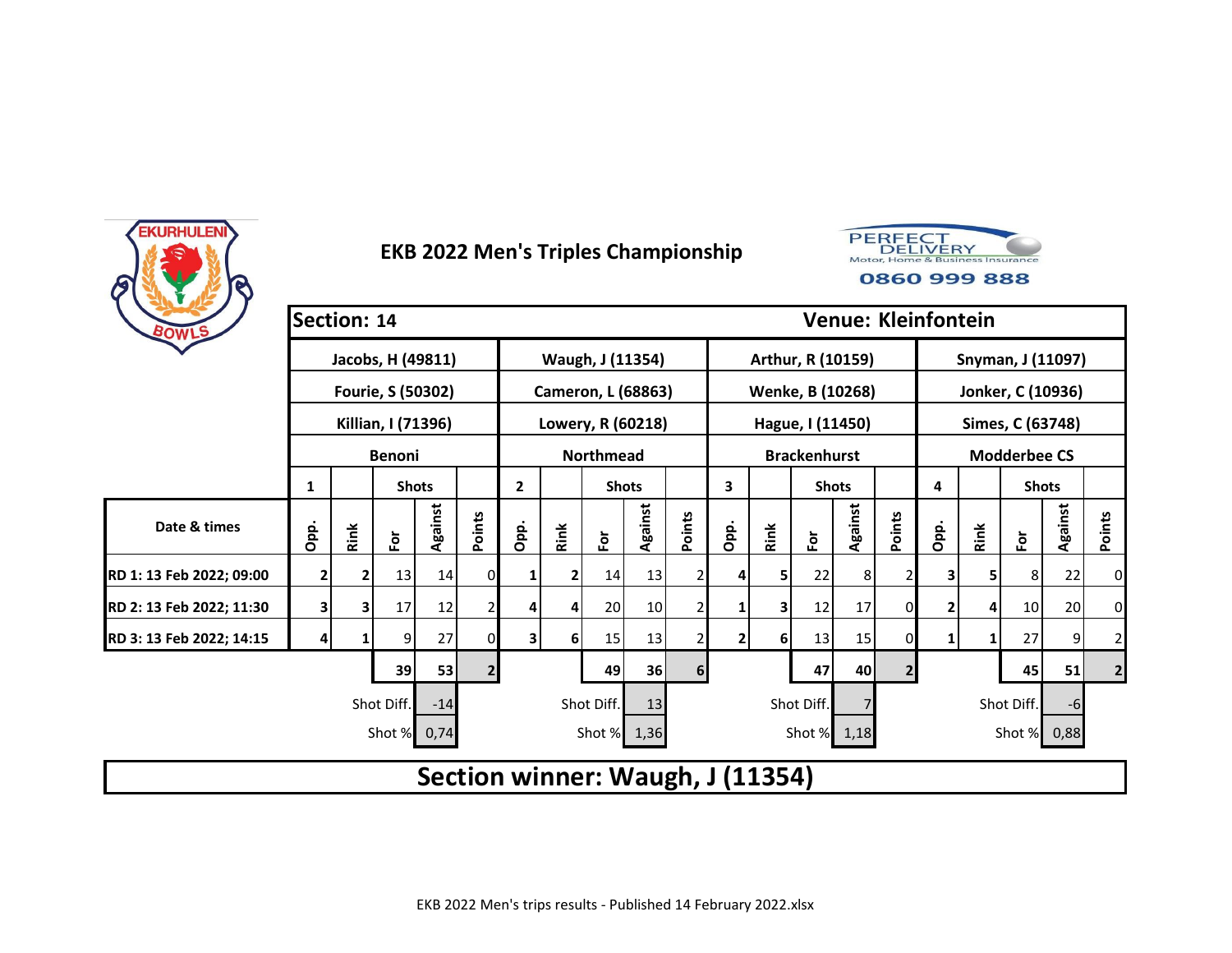



| BOWLS                    | Section: 15 |      |                            |         |        |                              |      |                           |         |          |                                        |                             |                               |                        |        | <b>Venue: Kleinfontein</b> |               |                          |         |                |  |
|--------------------------|-------------|------|----------------------------|---------|--------|------------------------------|------|---------------------------|---------|----------|----------------------------------------|-----------------------------|-------------------------------|------------------------|--------|----------------------------|---------------|--------------------------|---------|----------------|--|
|                          |             |      | Bell, W (10382)            |         |        |                              |      | <b>Viviers, G (59094)</b> |         |          |                                        | <b>Connellan, R (10397)</b> |                               | Westmorland, N (59097) |        |                            |               |                          |         |                |  |
|                          |             |      | Duvenhage, G (38404)       |         |        |                              |      | Vos, P (44974)            |         |          |                                        |                             | <b>Wayland, R (11045)</b>     |                        |        | Hargreaves, S (33793)      |               |                          |         |                |  |
|                          |             |      | <b>Benjaman, P (63086)</b> |         |        |                              |      | <b>Bratose, Q (70879)</b> |         |          |                                        |                             | van der Westhuizen, J (58921) |                        |        |                            |               | <b>Redshaw, M (7288)</b> |         |                |  |
|                          |             |      | <b>Delville Germiston</b>  |         |        |                              |      | <b>Avion Park</b>         |         |          |                                        |                             | <b>Kempton Park</b>           |                        |        |                            | <b>Benoni</b> |                          |         |                |  |
|                          | 1           |      | <b>Shots</b>               |         |        | $\mathbf{2}$<br><b>Shots</b> |      |                           |         |          | 3                                      |                             | <b>Shots</b>                  |                        |        | 4                          |               | <b>Shots</b>             |         |                |  |
| Date & times             | Opp.        | Rink | For                        | Against | Points | Opp.                         | Rink | For                       | Against | Points   | Opp.                                   | Rink                        | $\mathbf{\tilde{e}}$          | Against                | Points | Opp.                       | Rink          | $\bf \bar{e}$            | Against | Points         |  |
| RD 1: 13 Feb 2022; 09:00 | 2           | 3.   | 25                         | 8       | 2      |                              |      | 8                         | 25      |          |                                        | 4                           | 19                            | 21                     | 0      |                            | 4             | 21                       | 19      | $\overline{2}$ |  |
| RD 2: 13 Feb 2022; 11:30 | 3           | 1    | 15                         | 13      |        | 4                            | 61   |                           | 25      | $\Omega$ |                                        | $\mathbf{1}$                | 13                            | 15                     | 0      |                            | 61            | 25                       |         | $\overline{2}$ |  |
| RD 3: 13 Feb 2022; 14:15 |             |      |                            | 17      | 0      | 3                            | 5    | 15                        | 15      |          | $\overline{2}$                         | 5                           | 15                            | 15                     |        |                            | 2             | 17                       |         | $\overline{2}$ |  |
|                          |             |      | 47                         | 38      | 4      |                              |      | 30                        | 65      |          |                                        |                             | 47                            | 51                     |        |                            |               | 63                       | 33      | $6 \mid$       |  |
|                          |             |      | Shot Diff.                 |         |        | Shot Diff.<br>$-35$          |      |                           |         |          | Shot Diff.                             |                             |                               |                        |        |                            |               | Shot Diff.               | 30      |                |  |
|                          |             |      | Shot % 1,24                |         |        |                              |      | Shot %                    | 0,46    |          |                                        |                             | Shot % 0,92                   |                        |        |                            |               | Shot % 1,91              |         |                |  |
|                          |             |      |                            |         |        |                              |      |                           |         |          | Section winner: Westmorland, N (59097) |                             |                               |                        |        |                            |               |                          |         |                |  |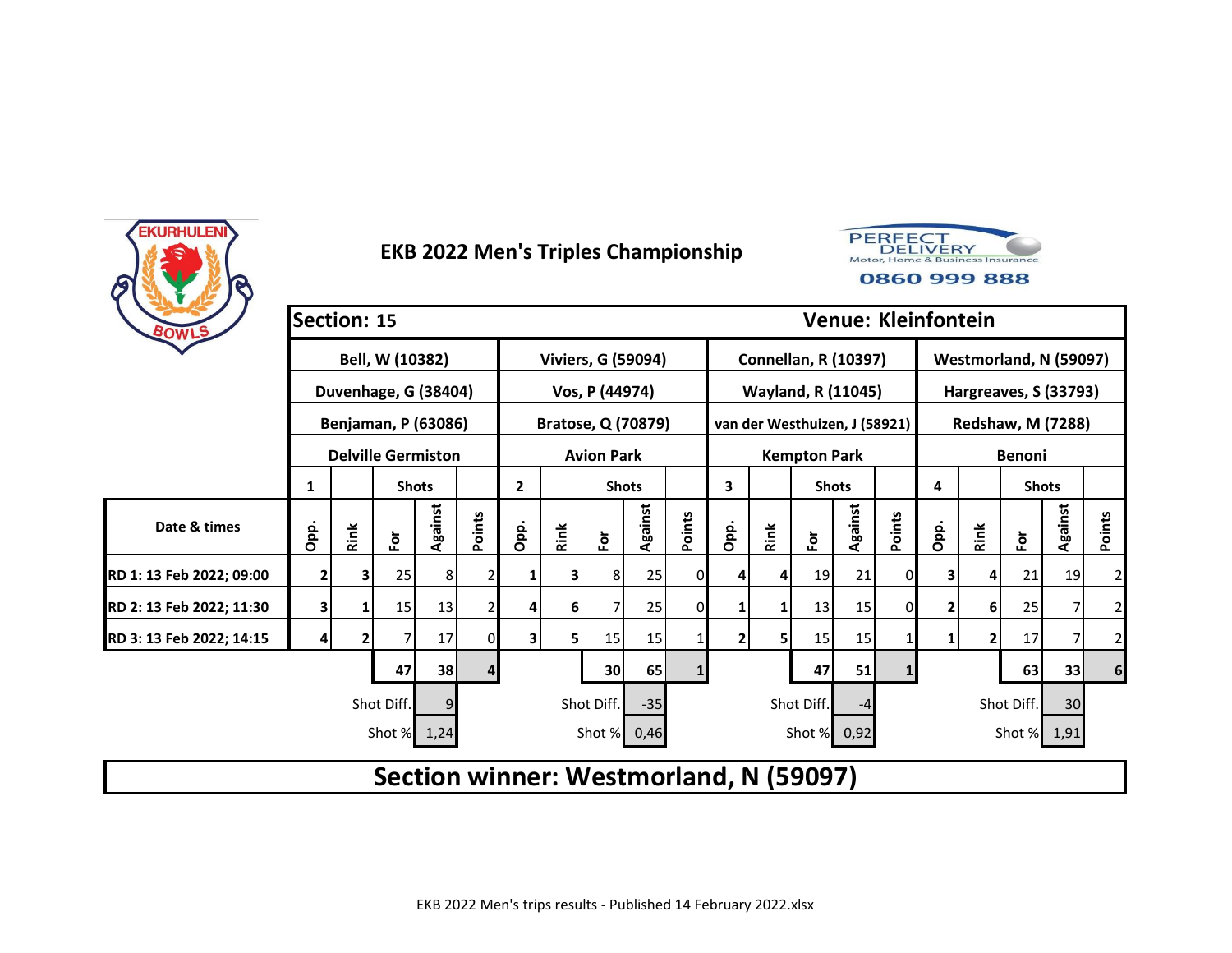



| BOWLS                                           | Section: 16    |            |                          |              |                     | <b>Venue: Atlas</b>          |      |                                   |                 |                     |                   |      |                            |             |                |                           |            |               |                |                         |  |
|-------------------------------------------------|----------------|------------|--------------------------|--------------|---------------------|------------------------------|------|-----------------------------------|-----------------|---------------------|-------------------|------|----------------------------|-------------|----------------|---------------------------|------------|---------------|----------------|-------------------------|--|
|                                                 |                |            | <b>Winslow, R (8130)</b> |              |                     |                              |      | <b>Vergers, P (37259)</b>         |                 |                     |                   |      | <b>Prinsloo, G (44051)</b> |             |                | <b>Vorster, M (9612)</b>  |            |               |                |                         |  |
|                                                 |                |            | <b>McGurk, W (56168)</b> |              |                     |                              |      | Ogden, S (69658)                  |                 |                     |                   |      | Clarke, G (65532)          |             |                | Paine, A (38213)          |            |               |                |                         |  |
|                                                 |                |            | Ayling, P (64087)        |              |                     |                              |      | Janse van Rensburg, C (62303)     |                 |                     |                   |      | Eygelaar, J (62994)        |             |                | du Toit, W (43468)        |            |               |                |                         |  |
|                                                 |                |            | Modderfontein            |              |                     |                              |      | <b>Benoni CC</b>                  |                 |                     |                   |      | <b>Heidelberg</b>          |             |                | <b>Delville Germiston</b> |            |               |                |                         |  |
|                                                 | 1              |            |                          | <b>Shots</b> |                     | $\mathbf{2}$<br><b>Shots</b> |      |                                   |                 |                     | 3<br><b>Shots</b> |      |                            |             |                | 4                         |            | <b>Shots</b>  |                |                         |  |
| Date & times                                    | Opp.           | Rink       | Ĕ                        | Against      | Points              | Opp.                         | Rink | $\bf \bar{e}$                     | Against         | Points              | Opp.              | Rink | $\tilde{\mathbf{e}}$       | Against     | Points         | Opp.                      | Rink       | $\bf \bar{e}$ | <b>Against</b> | Points                  |  |
| RD 1: 13 Feb 2022; 09:00                        | $\overline{2}$ |            | 22                       | 8            |                     | 1                            |      | 81                                | 22              | ΩI                  | 4                 | 6    | 13                         | 17          | 0              |                           | 6          | 17            | 13             | $\overline{\mathbf{c}}$ |  |
| RD 2: 13 Feb 2022; 11:30                        | 3              |            | 22                       | 13           |                     | 4                            | 5    | 17                                | 16 <sup>1</sup> |                     |                   | 2    | 13                         | 22          | $\Omega$       |                           |            | 16            | 17             | 0                       |  |
| RD 3: 13 Feb 2022; 14:15                        | 4              | 3          | 6                        | 23           | 0                   | 3                            | 41   | 14                                | 13              |                     | $\overline{2}$    | 4    | 13                         | 14          | $\overline{0}$ | 1                         | 3          | 23            | 6 <sup>1</sup> | $\overline{\mathbf{c}}$ |  |
|                                                 |                |            | 50                       | 44           | 4                   |                              |      | 39                                | 51              |                     |                   |      | 39                         | 53          | $\mathbf{0}$   |                           |            | 56            | 36             | 4                       |  |
|                                                 |                | Shot Diff. | 6                        |              | Shot Diff.<br>$-12$ |                              |      |                                   |                 | Shot Diff.<br>$-14$ |                   |      |                            |             |                |                           | Shot Diff. | 20            |                |                         |  |
| 0,76<br>Shot % 0,74<br>Shot %<br>1,14<br>Shot % |                |            |                          |              |                     |                              |      |                                   |                 |                     |                   |      |                            | Shot % 1,56 |                |                           |            |               |                |                         |  |
|                                                 |                |            |                          |              |                     |                              |      | Section winner: Vorster, M (9612) |                 |                     |                   |      |                            |             |                |                           |            |               |                |                         |  |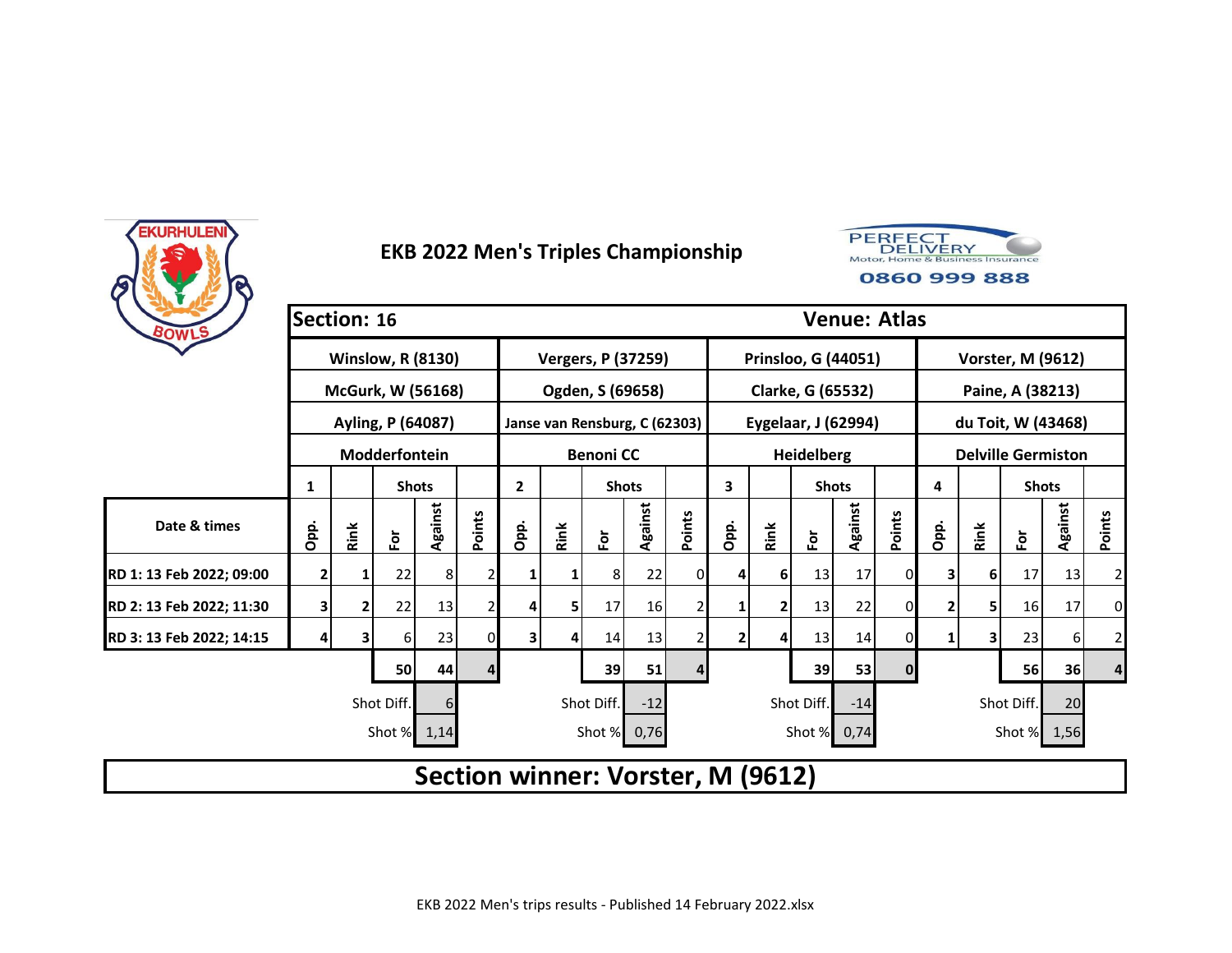



| BOWLS                    | Section: 17         |      |                             |         |              |                                | <b>Venue: Atlas</b> |                        |         |                |                                  |      |                           |         |                |                          |                       |                   |         |                |  |  |
|--------------------------|---------------------|------|-----------------------------|---------|--------------|--------------------------------|---------------------|------------------------|---------|----------------|----------------------------------|------|---------------------------|---------|----------------|--------------------------|-----------------------|-------------------|---------|----------------|--|--|
|                          |                     |      | Grewe, G (10372)            |         |              |                                |                     | Burns, G (33642)       |         |                |                                  |      | <b>Ferreira, P (9523)</b> |         |                |                          | Mellitchey, J (41798) |                   |         |                |  |  |
|                          |                     |      | Visser, T (39262)           |         |              |                                |                     | May, G (52576)         |         |                |                                  |      | van Niekerk, R (8823)     |         |                | <b>Turton, R (10677)</b> |                       |                   |         |                |  |  |
|                          |                     |      | <b>Whitehorn, D (48270)</b> |         |              |                                |                     | Phiri, M (53257)       |         |                |                                  |      | Booysen, B (9155)         |         |                |                          |                       | Jacobs, J (64679) |         |                |  |  |
|                          |                     |      | <b>Avion Park</b>           |         |              |                                |                     | <b>Edenvale</b>        |         |                | <b>Alberton</b>                  |      |                           |         |                | <b>Boksburg</b>          |                       |                   |         |                |  |  |
|                          | 1                   |      | <b>Shots</b>                |         |              | $\overline{2}$<br><b>Shots</b> |                     |                        |         |                | 3<br><b>Shots</b>                |      |                           |         | 4              |                          | <b>Shots</b>          |                   |         |                |  |  |
| Date & times             | Opp.                | Rink | $\mathbf{\tilde{e}}$        | Against | Points       | Opp.                           | Rink                | $\overline{\tilde{e}}$ | Against | Points         | Opp.                             | Rink | $\overline{\tilde{c}}$    | Against | Points         | Opp.                     | Rink                  | $\bf \bar{e}$     | Against | Points         |  |  |
| RD 1: 13 Feb 2022; 09:00 | 2                   |      |                             | 21      | 0            | 1                              |                     | 21                     | 7       | 2 <sub>1</sub> | 4                                | 5    | 9                         | 13      | 0              | 3                        | 51                    | 13                | 9       | $\overline{2}$ |  |  |
| RD 2: 13 Feb 2022; 11:30 | 3                   | 3    | 10                          | 15      | 0            | 4                              | 4                   | 16                     | 14      | $\overline{2}$ | 1                                | 3    | 15                        | 10      | $\overline{2}$ | 2                        | 4                     | 14                | 16      | 0              |  |  |
| RD 3: 13 Feb 2022; 14:15 | 4                   |      | 8                           | 17      | 01           | $\overline{\mathbf{3}}$        | 6 <sup>1</sup>      | 19                     | 16      | $\overline{2}$ | 2                                | 6    | 16                        | 19      |                |                          | 1                     | 17                | 8       | $\overline{2}$ |  |  |
|                          |                     |      | 25                          | 53      | $\mathbf{0}$ |                                |                     | 56                     | 37      | 6 <sup>1</sup> |                                  |      | 40                        | 42      | $\overline{2}$ |                          |                       | 44                | 33      | 4              |  |  |
|                          | Shot Diff.<br>$-28$ |      |                             |         |              |                                | Shot Diff.<br>19    |                        |         |                | Shot Diff.<br>-2                 |      |                           |         |                |                          |                       | Shot Diff.        | 11      |                |  |  |
|                          |                     |      | Shot %                      | 0,47    |              |                                |                     | Shot % 1,51            |         |                |                                  |      | Shot % 0,95               |         |                |                          |                       | Shot % 1,33       |         |                |  |  |
|                          |                     |      |                             |         |              |                                |                     |                        |         |                | Section winner: Burns, G (33642) |      |                           |         |                |                          |                       |                   |         |                |  |  |